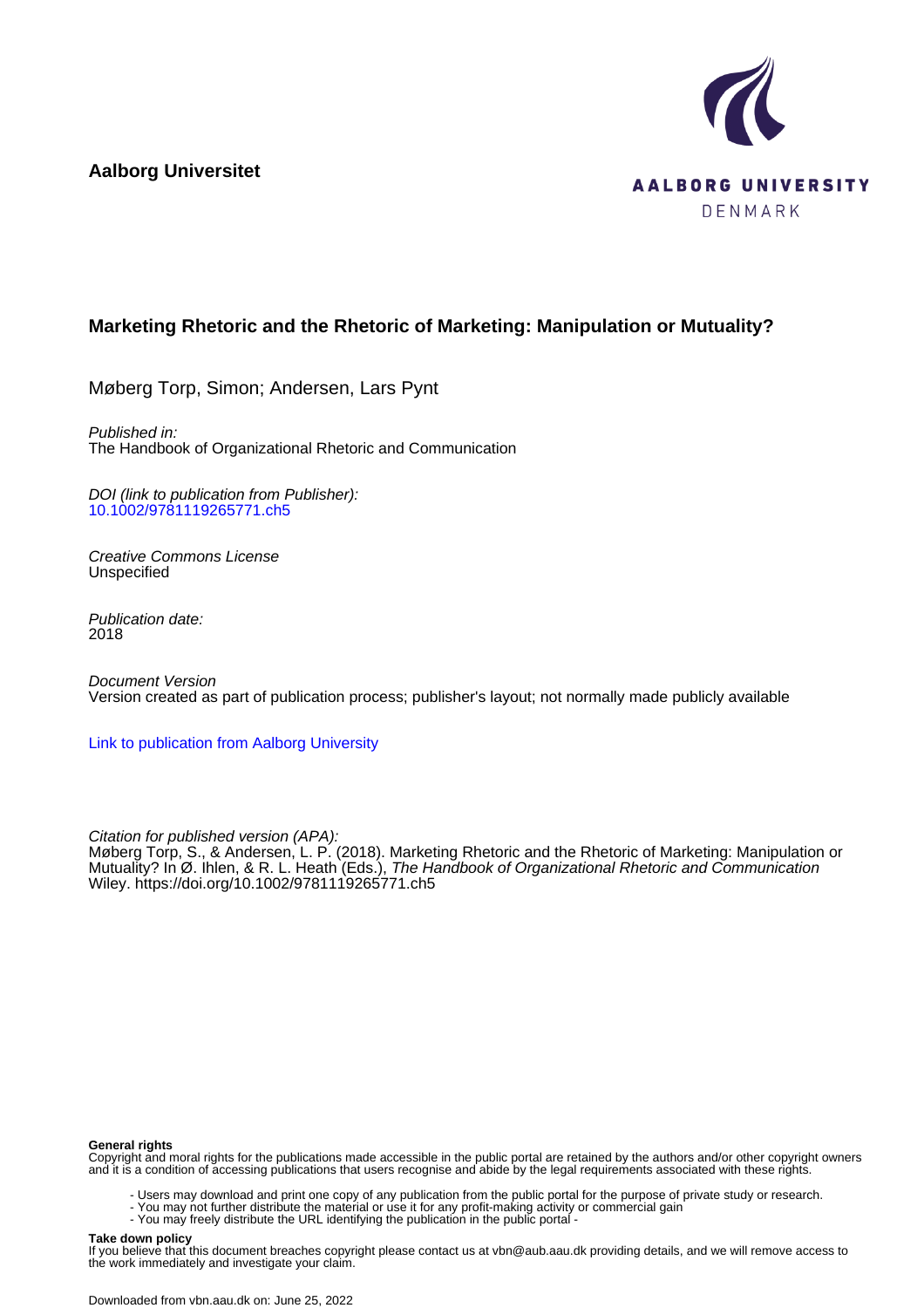#### Chapter 5

# **Marketing Rhetoric and the Rhetoric of Marketing – Manipulation or Mutuality?**

Simon Møberg Torp

University of Southern Denmark

&

Lars Pynt Andersen

Aalborg University, Copenhagen

#### **Abstract**

In this chapter, four different understandings of rhetoric in marketing will be identified and presented: 1) marketing as a rhetorical discipline or genre; 2) rhetoric as superficial wordplay, or false marketing, which frustrates the true intentions of marketing and undermines efforts to realize or comply with the marketing concept; 3) rhetoric as a special stage in marketing development; and 4) rhetoric applied in marketing communication, as a theory of communication strategies and related cognitive responses. The conceptions of rhetoric that prevail in mainstream marketing are often very broad, imprecise or reductionist, but the view that marketing is or should be a-rhetorical is the most prevalent. Critical marketing scholars, on the other hand, point out that marketing is (also) rhetorical by nature. The fact that many marketing theorists dismiss or simply ignore rhetoric does not mean that rhetoric plays no role in the field. Marketing thinking, research and writing are constructed through the use of specific rhetorical devices. In the marketing sub-discipline of advertising, rhetoric is used more explicitly in theory and research to analyze advertising effects, as well as, in practice, to design advertisements and campaigns. In a future where marketing may become less a matter of product and price and more a performance of "brand personality", a more mature understanding of rhetoric is required.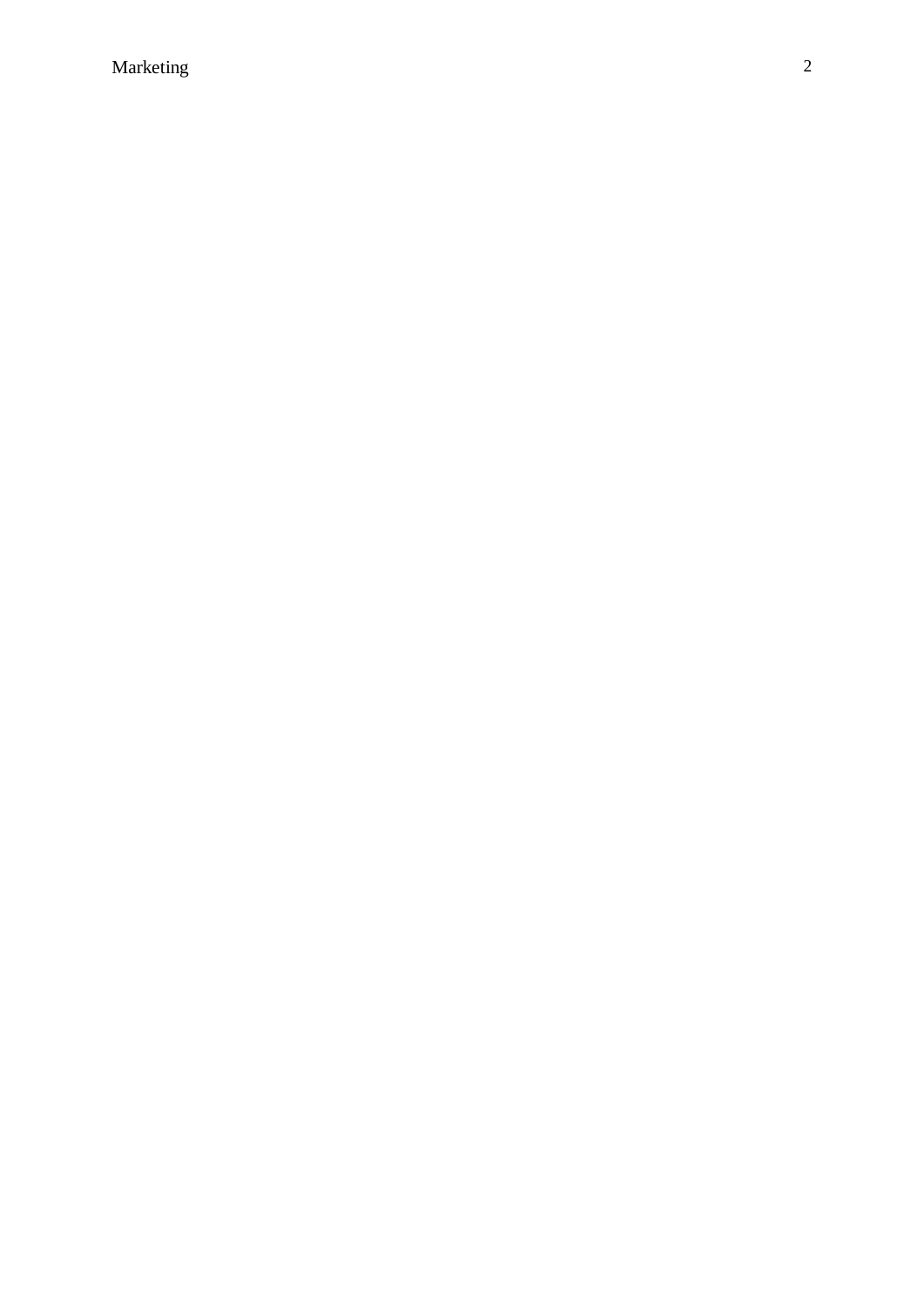There are probably few areas of research and fields of organizational communication practice that are subject to as many misunderstandings, misconceptions and prejudices, and so much distrust, as marketing and advertising. Many people believe that marketing is solely a matter of manipulation to maximize profit – with the former as the means and the latter as the end. If there ever was a contemporary term that suffered the derogatory taint of "sophists," it must be "marketing people."

The best-known and most widely-used definition of marketing is: "Marketing is the science and art of exploring, creating, and delivering value to satisfy the needs of a target market at a profit. Marketing identifies unfulfilled needs and desires" (Kotler, n.d.). The American Marketing Association Board of Directors (2013) defined marketing as: "Marketing is the activity, set of institutions, and processes for creating, communicating, delivering, and exchanging offerings that have value for customers, clients, partners, and society at large." A common misconception is that marketing is synonymous with selling, and perhaps even, in the worst case, a matter of manipulating consumers into buying something they do not need at too high a price, and which may even be harmful to their health or the environment. As a result of this misunderstanding, marketing research is sometimes perceived as the theory or doctrine of sales or manipulation. The reason why many people view marketing as simply selling may be linked to the fact that the earliest understanding of the purpose of marketing, or its mission – as it is sometimes formulated – was to promote sales. But according to Kotler (n.d.), selling is just the tip of the iceberg: Marketing is also everything that precedes the sale, such as the invention and manufacture of the product, and everything that comes after the sale. He claimed that "marketing and selling are almost opposites." Later, the understanding of the mission was extended as: "to create products that satisfy the unmet needs of target markets" (Kotler, n.d.). Or with what Kotler himself described as a more philosophical answer, the mission of marketing is no less than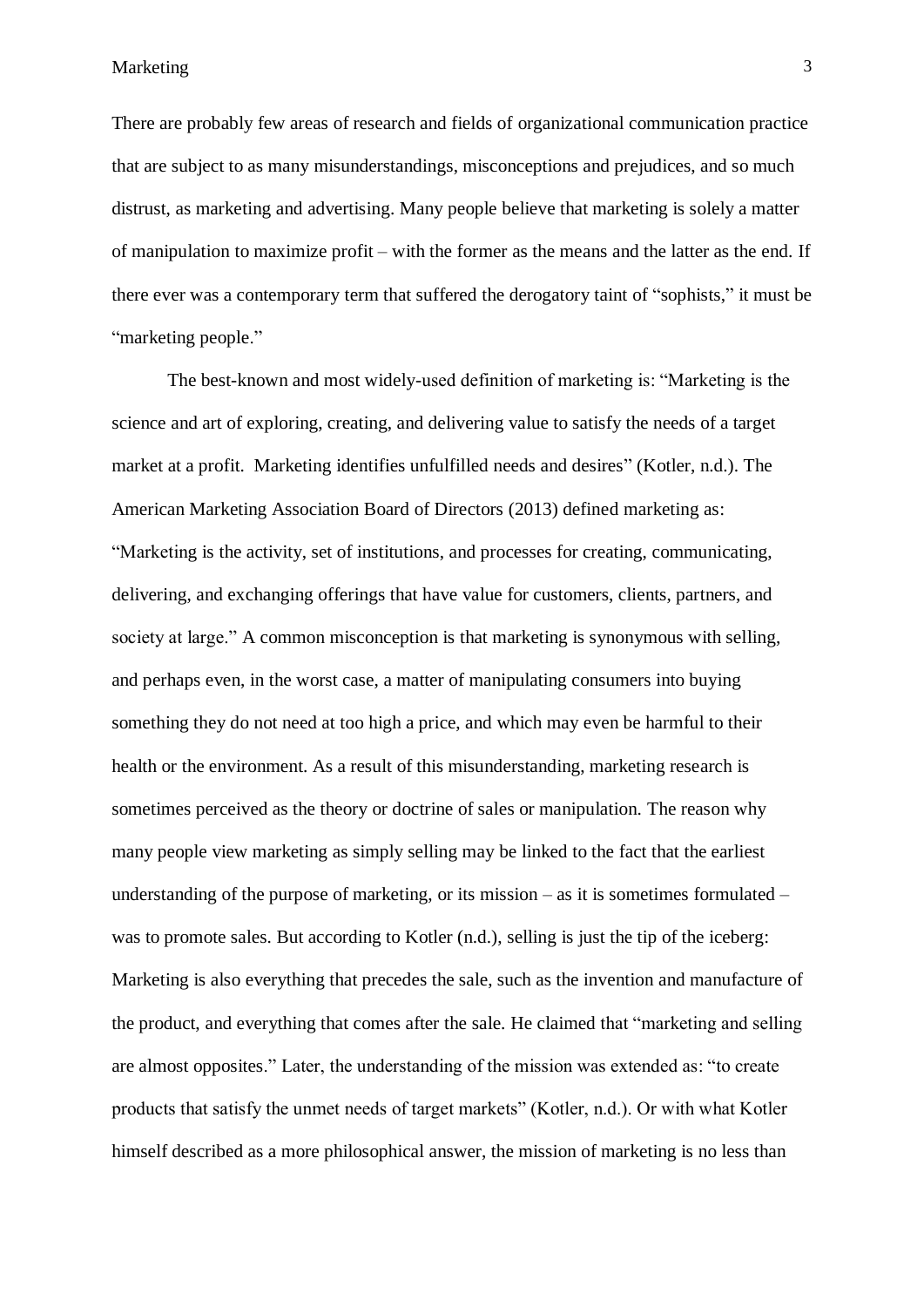"to raise the material standard of living throughout the world and the quality of life" (Kotler, n.d.). The bad reputation of marketing probably also relates to the manner in which some companies, as will be seen in the following discussion, are in practice exclusively profitoriented and short-term in their approach, and "self-centered" in their focus.

This chapter starts by presenting a perspective on marketing that addresses a limited role of rhetoric in marketing, and concludes by suggesting an alternative perspective. Midway through the chapter, research is reported that links advertising to rhetorical enrichment of messages. Finally, in keeping with preferences of marketing experts that products and services should speak to customers, a view can be advanced that products/services are rhetors themselves by providing fact/evidence and reasoning, ethics/moral judgment, and emotional appeals that seek favorable responses by customers.

#### **Marketing: A Perspective**

Marketing is often described with the help of the four Ps: Product, Price, Place and Promotion (McCarthy, 1964). Traditionally, marketing communication has been assigned the fourth  $P - P$ romotion – and has therefore merely been viewed as a subset of marketing. According to other perspectives, however, there are communicative aspects to all parts of marketing (e.g., DeLozier, 1976). This view is expounded by, for example, Jefkins (1990):

Marketing is in the communication business – call it branding, labeling, advertising, research, public relations, instruction manuals, what you like; it is not easily tucked away in one of the 4 Ps … . [I]f we take a broad view of marketing communications, it cannot be compartmentalised or used as an umbrella: it flows like a telephone cable linking up numerous users. (p. 2)

Several researchers have even claimed that marketing *is* communication (e.g., Bouchet, 1991; Miles, 2010). Schultz and Kitchen wrote that "communication is becoming the heart and soul of marketing" (2000, p. 55) and significantly influences corporate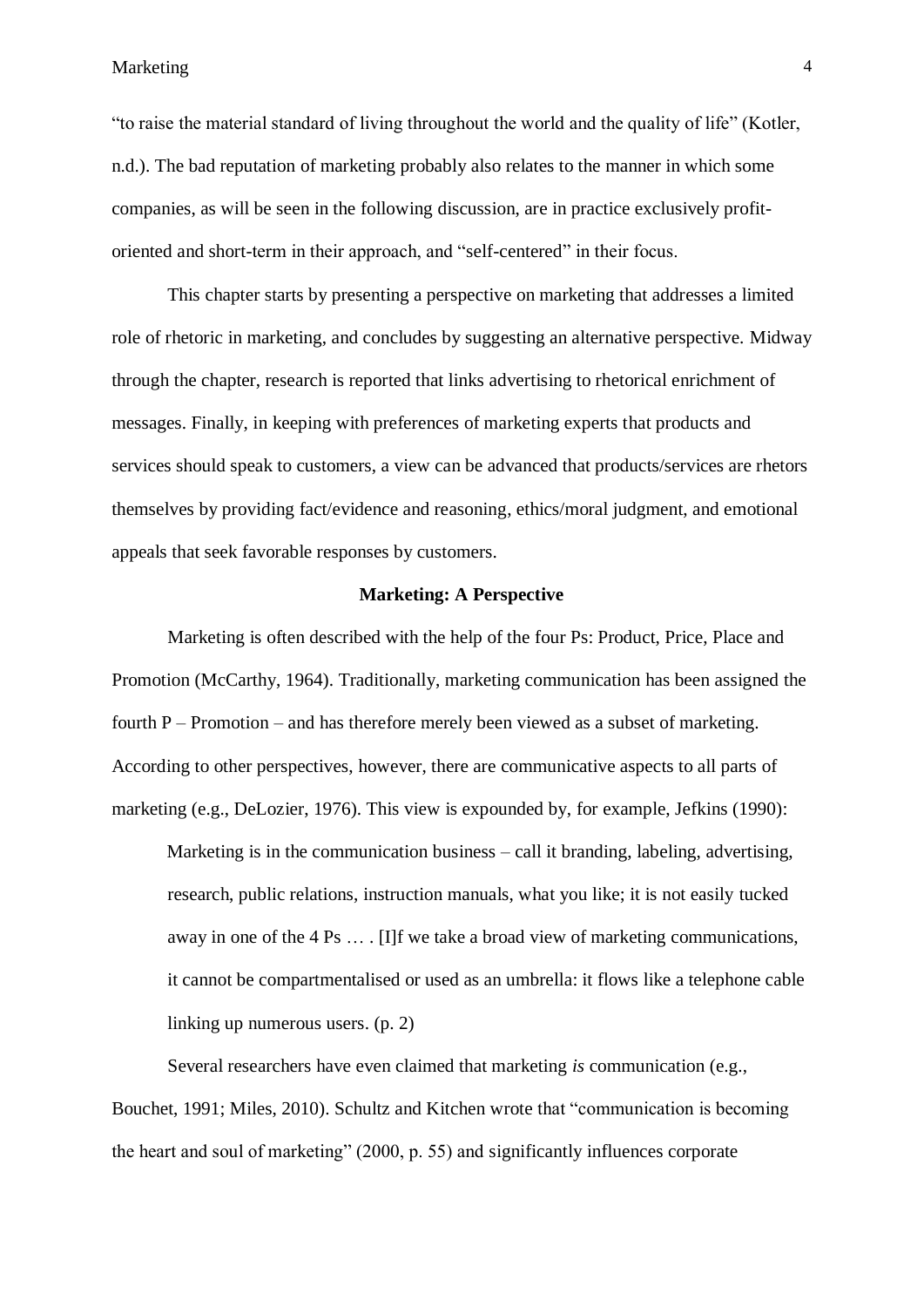strategies and organizational culture. Elsewhere, Schultz, Tannenbaum and Lauterborn wrote (1994) that integrated marketing communication has had the effect that "we have turned all forms of marketing into communication and all forms of communication into marketing" (p. 58).

Marketing communication may be defined as: "All forms of communication between the players in a market relating to products, services and experiences" (Torp, 2013). There are of course a number of different understandings and interpretations of what marketing communication is, in both theory and practice. The understanding or interpretation of marketing communication is linked to the idiosyncratic view of communication upon which it is based. If communication is for example viewed as a transmission process in which certain messages are transferred (transported) from a sender to a receiver, then marketing communication is matter of a company sending a message to a customer or potential customer, who, if the marketing communication is sufficiently clever and well-designed, will become convinced of the positive properties of the product or service, and perhaps even make a purchase. If, on the other hand, communication is viewed as something that emerges in a mutual interaction between sender and receiver, in which the meaning of the communication arises in the encounter between the players, then marketing communication is something that is expressed between the players in a market. From this point of view, marketing communication is not just something that occurs between companies and (potential) customers. Communication between customers – and between consumers more generally – on products, services and related experiences can also be said to be marketing communication.

Rhetoric and marketing communication or communication within marketing, are not generally perceived as synonymous concepts or phenomena: While communication may be seen as an aspect of marketing in some of the more recent approaches, or marketing may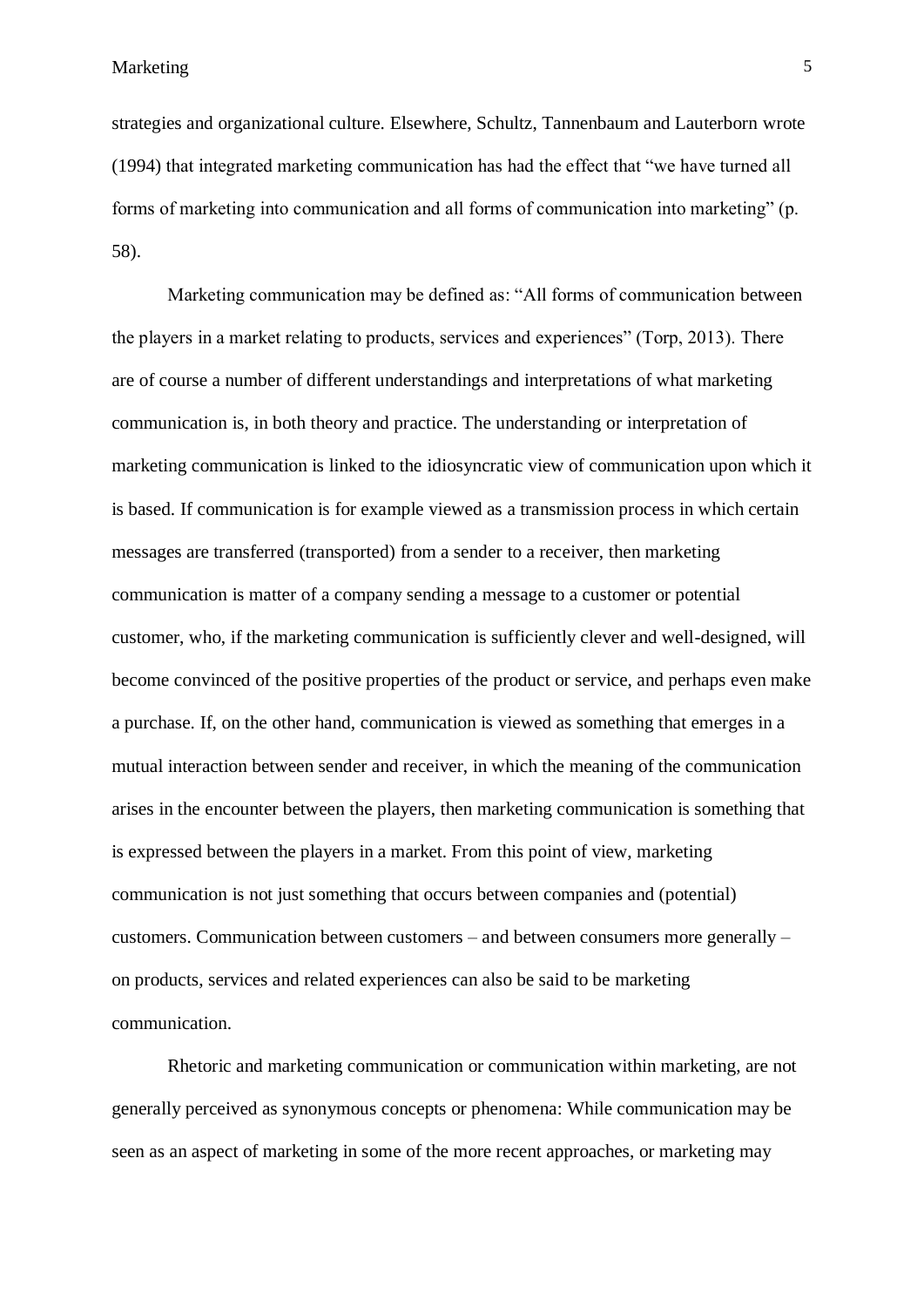even be viewed as a form of communication in a very broad sense, rhetoric is viewed by many people in the mainstream area as vacuous communication or perhaps merely manipulative communication. Within the field of marketing, only a few people address rhetoric as a theoretical, academic or research discipline, which is why research in rhetoric within marketing is extremely limited.

There are some interesting exceptions: According to Tonks (2002), "marketing management" incorporates rhetoric as the art or craft of persuasion. Marketing rhetoric is clearest in relation to consumers, but it is relevant to all exchanges, and all relationships. To a large extent rhetoric, it is claimed, that energizes the exchange. Another example is Miles (2014), who has studied the rhetorical and narrative strategies in Vargo and Lusch's seminal paper on Service-Dominant Logic (2004).

In the marketing sub-discipline of advertising, rhetoric (as we will see later in this chapter), is used more explicitly in theory and research to analyze advertising effects, as well as in practice, to design advertisements and campaigns (see also Chapter 16 on rhetorical figures in advertising). Advertising is defined by The American Marketing Association (2017) in the online dictionary as:

The placement of announcements and persuasive messages in time or space purchased in any of the mass media by business firms, nonprofit organizations, government agencies, and individuals who seek to inform and/ or persuade members of a particular target market or audience about their products, services, organizations, or ideas.

This definition limits advertising to purchased mass communication (which is limiting in relation to the complexities of marketing in social media), but on the other hand includes objectives such as *inform* audiences about *ideas.* Advertising is then much more than straight sales pitches about products, but the main difference from a very broad idea about "marketing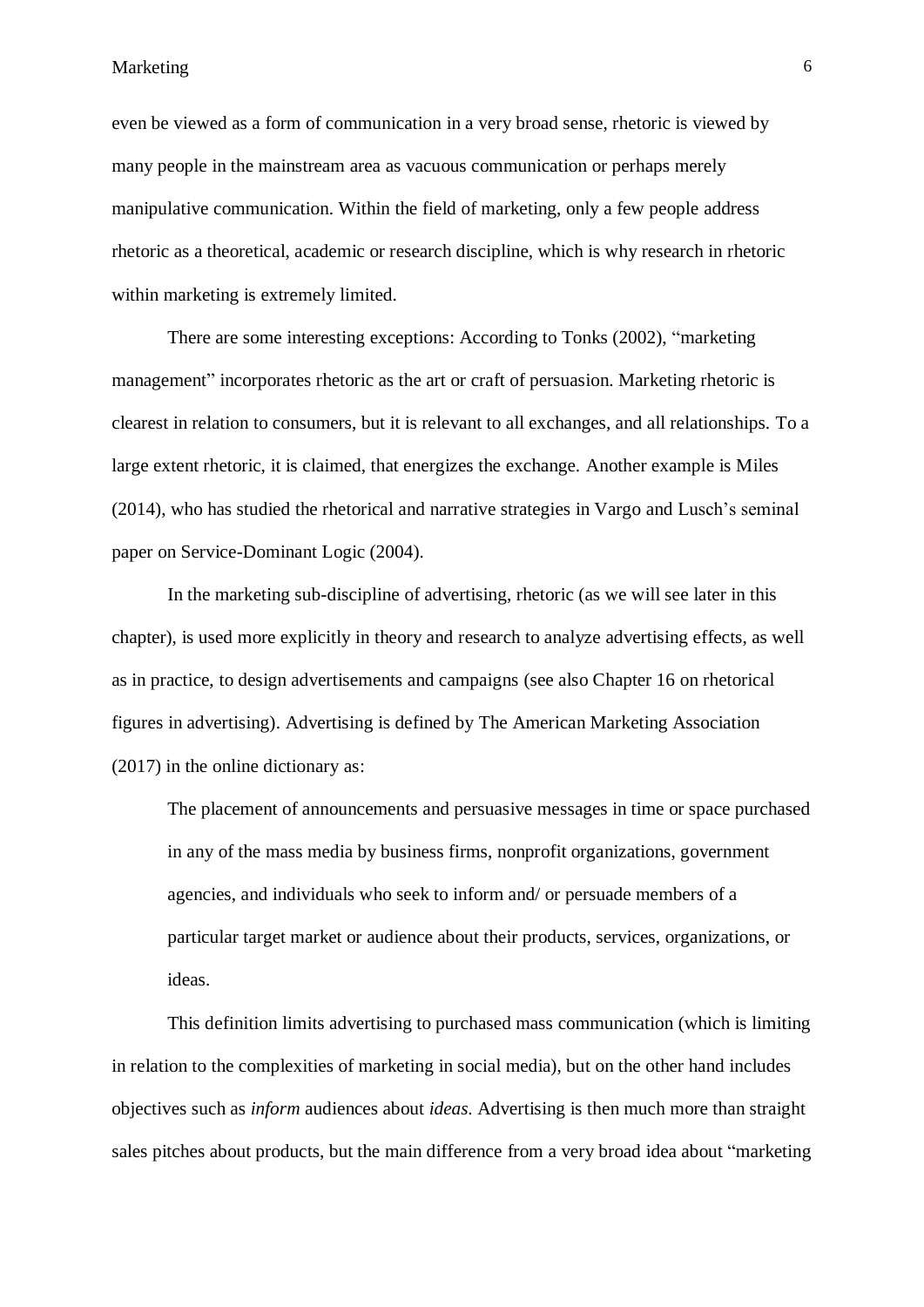as communication" (e.g., Miles, 2010) is the direct and overt use of purchased mass media. It makes advertising a very obtrusive and parasitic communication that always needs to negotiate the attention of the audience (as in the "old mass media-days") bought from the media industry. Percy and Rosenbaum-Elliott (2016) defined differences between advertising and promotion (a basic function in marketing) as strategy versus tactics: "Advertising is aimed towards the long-term building of positive brand attitude by 'turning' the consumer towards the brand; promotion is aimed at the more short-term tactical goal of "moving forward" brand sales now" (p. 4).

"Advertising," meaning "to turn towards" in Latin (*advertere*), is the marketer's direct address of the audience, where "marketing" is a much broader discipline of knowing the audience and deciding the overall strategy (through marketing research, setting the stage, price, distribution, product innovation, logistics, service etc.).

The view of rhetoric that prevails in marketing is often very broad, or imprecise and vague, or reductionist, but the view of rhetoric as hot air and as a means of manipulation is the most prevalent. If we examine the perception of rhetoric in a historical perspective, we it is almost reminiscent of the one we find in Plato (Torp, 2015; see also Chapter 1). At a general level, four different understandings of rhetoric in marketing may be identified:

1. Marketing as a rhetorical discipline, or a genre in line with others (e.g., Brown, 2005; Hackley, 2001, 2009).

2. Rhetoric as superficial wordplay, or false marketing which frustrates the true intentions of marketing and efforts to realize or comply with the marketing concept (e.g., Kitchen, 2003a; Evans, 2003).

3. Rhetoric as a special stage in marketing development (e.g., Yoon & Kim, 2003). 4. Rhetoric applied in marketing communication – in particular advertising – as a theory of communication strategies and related cognitive responses (e.g., McQuarrie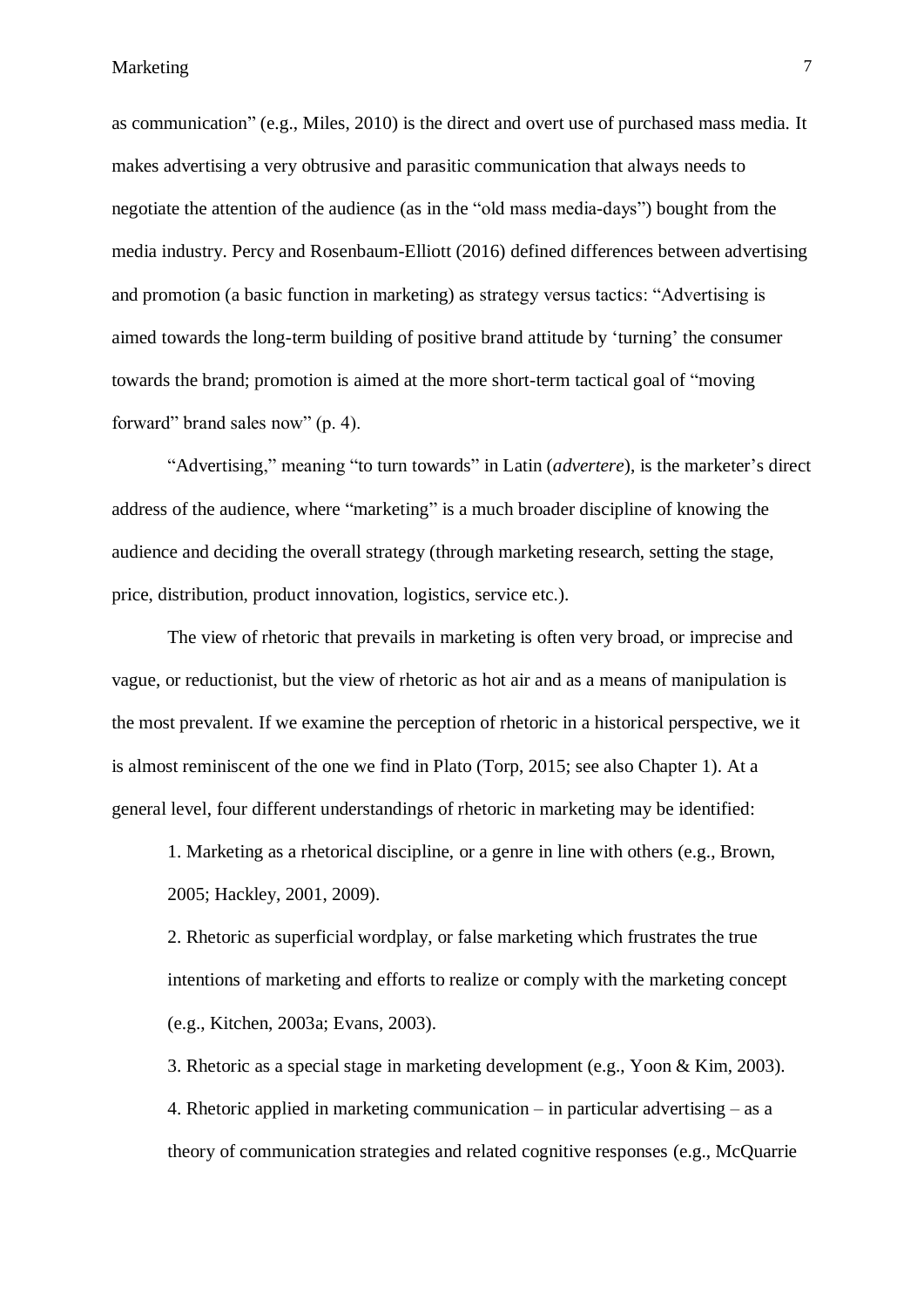& Mick 1992, 1996, 1999).

To put it more bluntly, "marketing rhetoric" is typically treated as points 1-3, while the "rhetoric of marketing" is mainly treated as point 4.

If such views and assumptions prevail, is it likely that marketing communication suffers by being separated from 2500 years of careful and insightful analysis of the means and rationale for persuasion that can be applied to marketing? In the following, we will attempt a more fluent treatment than simply dividing it into four parts, but in two tempi: first the *marketing rhetoric*, secondly the *rhetoric of marketing* (mainly as advertising and branding).

### **Marketing Rhetoric**

Marketing, according to Alvesson and Willmott (1996), is one of the management specialties that is least self-reflective but most self-satisfied (p. 119). According to Hackley (2009), mainstream marketing is characterized by anti-theoretical rhetoric (p. 132). Marketing is also sometimes accused of being merely a parasitical area of research, in that many of the theories or fundamental elements in the field of marketing derive from other areas, such as economics, psychology, sociology or behavioral science. The field of marketing therefore struggles to be considered a genuine science. In addition, critical consumers question marketing's *raison d'être* as such, since marketing, from this perspective, is an illegitimate practice that is simply about fooling people into buying something they do not really need, and which therefore contributes nothing beneficial at all.

If rhetoric is a vacuous or misleading discourse strategy, can it help correct the view that marketing is much of the same? This chapter will argue that instead of such narrow and misleading thoughts on these matters, a better understanding of rhetoric (and the role of rhetoric) can add depth and ethics to our understanding of marketing, marketing communication and advertising.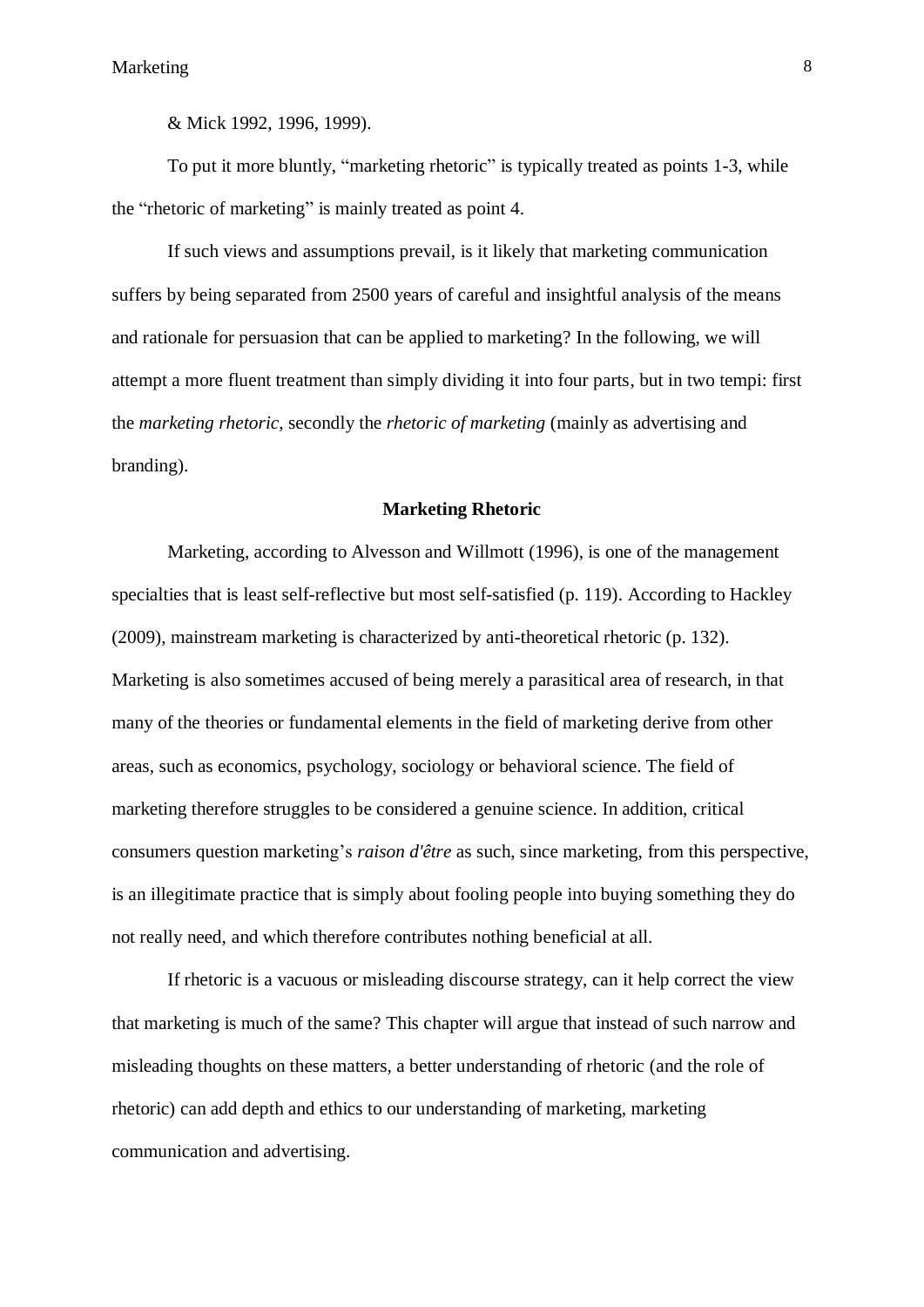The mainstream marketing field, in an attempt to legitimize itself and present itself as a real science, abjures rhetoric (Brown, 2005). Stephen Brown pointed out that this is a paradox, since many of the disciplines that the field of marketing wishes to resemble or be respected by have long since acknowledged the role of language and discourse strategy, and that marketing, simply by maintaining that one cannot distinguish between and separate content and style and remain non-rhetorical, thereby maintains its status as a non-serious science:

The very fact that marketing can ignore literary matters when its intellectual elders and betters consider them worthy of detailed attention is clueless at best and cretinous at worst. Marketing likes to boast that it focuses on the facts, but the fact of the matter is that the facts don't speak for themselves. They are selected, shaped and spread by literary means. They are spun on a textual loom. Facts are textual constructs. They only exist on paper. They are entirely textually mediated. There is nothing untouched by text. (Brown, 2005, p. 5)

The fact that large parts of the marketing field dismiss or simply neglect rhetoric does not of course in any way mean that rhetoric does not or should not play a role in the field. Hackley (2001), for instance, demonstrated how mainstream marketing thought, research and writing is constructed through the use of specific rhetorical devices. Marketing texts are often highly normative, but present this normativity as a neutral and non-constructed normality – as a description of the factual conditions in a concrete world. From this ostensibly mainstream perspective, marketing is not, therefore, as social constructivist theorists would argue, a social construct, or to put it differently, constituted through communication and by means of rhetorical devices.

On the contrary, true marketing can be conceptualized as a pure description of and a direct reflection of reality, undisturbed by the intervention of rhetoric. Precisely by claiming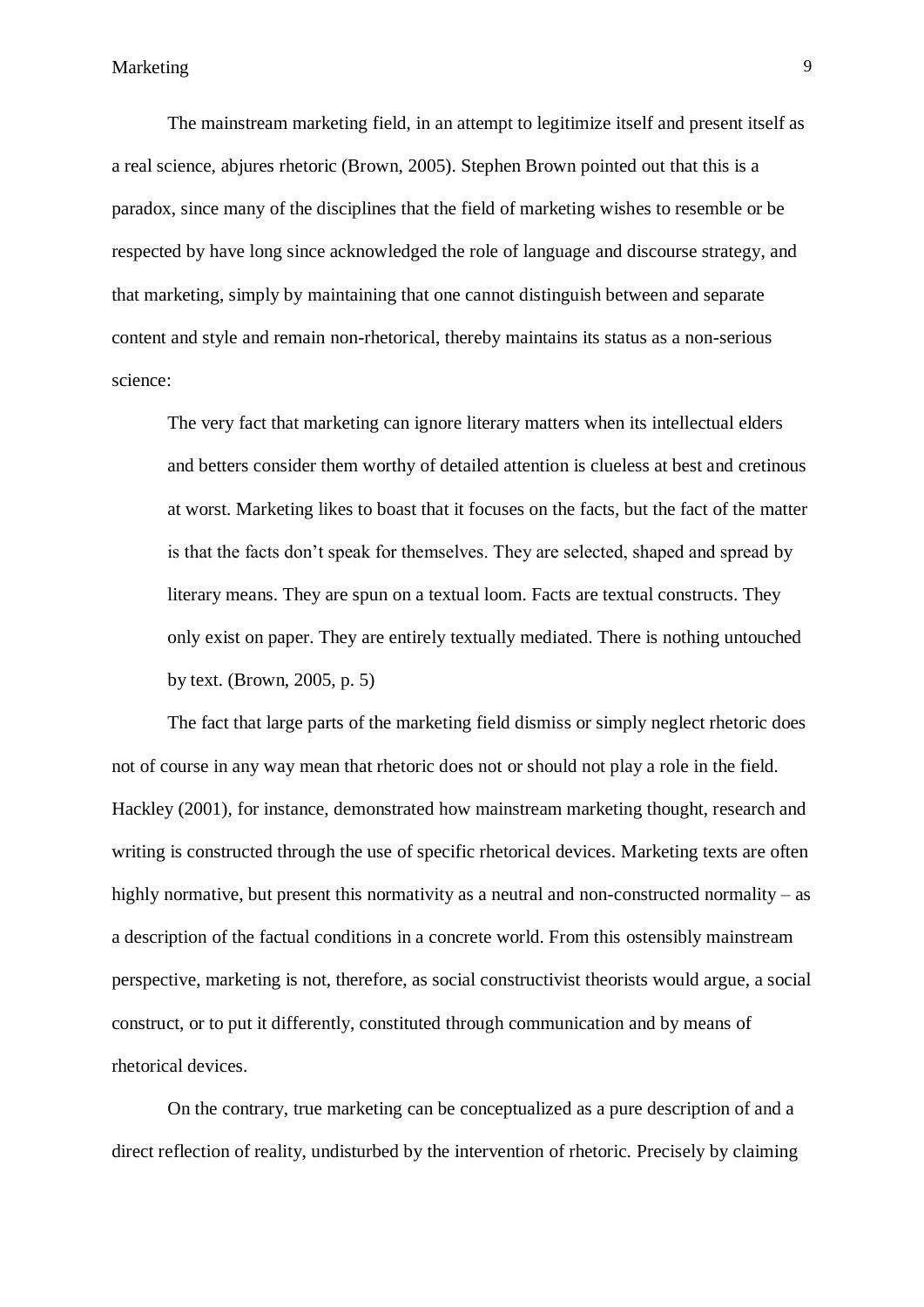the a-rhetorical nature of marketing, the fact that marketing is not a natural phenomenon, but also merely a social construct, rhetorical by nature, and which could be different, is concealed. The anti-rhetorical approach might itself be a "rhetorical device which obscures the way in which forms of representation can mask ideological content" (Hackley, 2009, p. 129). Critics' point out that marketing is also – like many other things – rhetorical by nature, but this view is perceived as a radical and profound critique of the whole social order and the underlying ideology as such. Emphasizing a critical perspective, Hackley (2001) observed

that marketing rhetoric used unconsciously becomes a powerful tool to dominance for relatively narrow groups of interests. One such rhetorical device of mainstream marketing is to divert attention away from its rhetorical character by labeling all such criticism as criticism of capitalism …rather than criticism of very particular ways of studying and writing about marketing. (p. 11)

The assumption within mainstream marketing thus seems to be that reality may be accessed without the use of language, or at least without the use of rhetoric. Humans have direct title to reality, and if you are clever enough, it can be impartially described. Language is thus a purely descriptive medium that can be used to objectively record and analyze the world, and which in no way plays a constitutive role. The role of language and rhetoric in marketing practice is seriously underplayed by marketing texts (Hackley, 2009). The reproduction of marketing ideology is enabled by the fact that it is not condoned or acceptable within this tradition to critically reflect on the role and use of language (Hackley, 2001, p. 22). The linguistic turn has thus in some sense bypassed most of the field.

Although some of the leading lights in marketing do not regard themselves as "rhetoricians" and, as mentioned above, perhaps even denounce rhetoric on the grounds that it does not or should not have anything to do with how humans think about and react to reality – in this case, marketing – Brown (2005) claimed to be able to demonstrate that they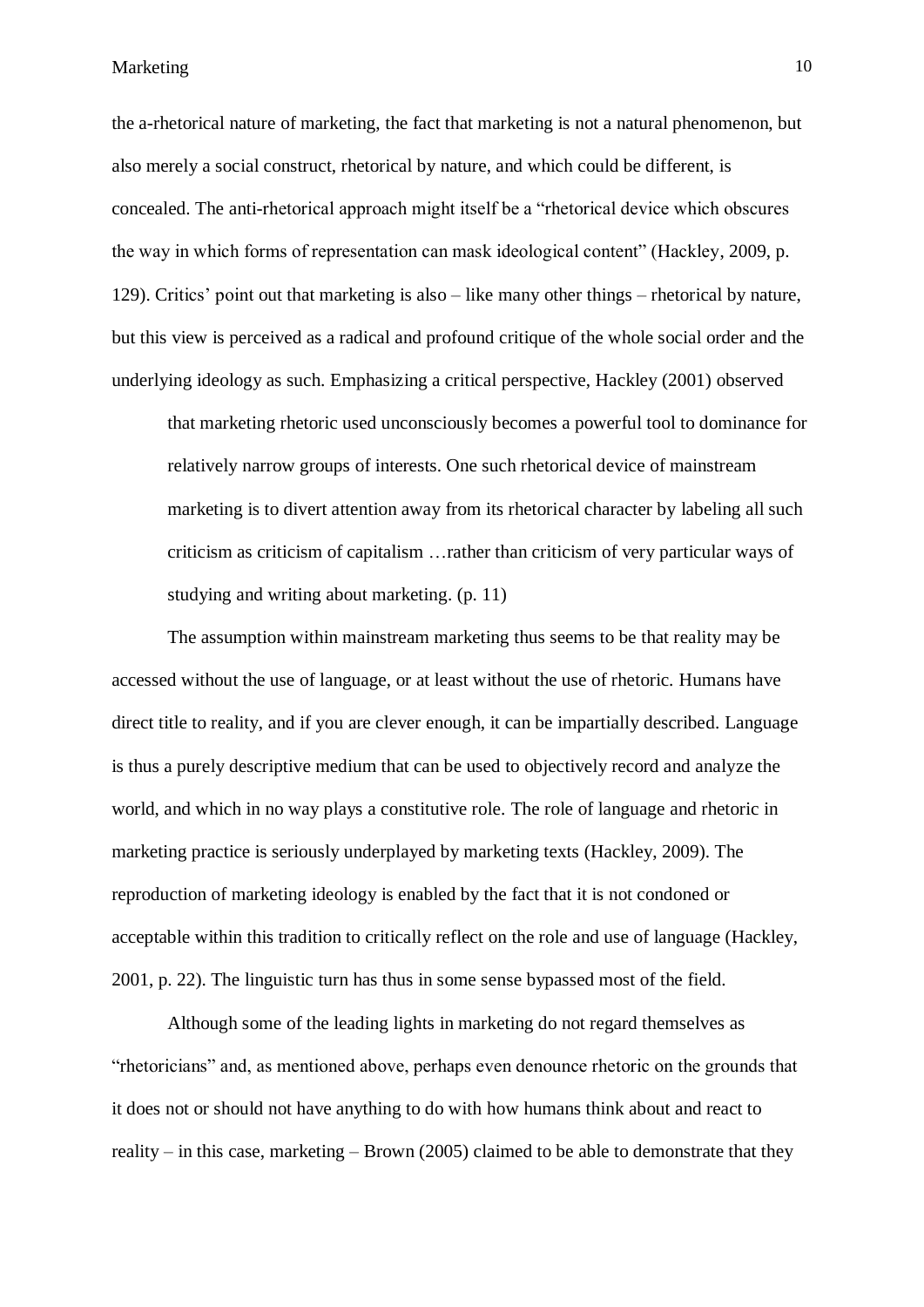are themselves extremely skilled orators, and that this is precisely the precondition for rising to the top – also in academic marketing research. An outstanding and almost iconic figure in the marketing world is Shelby D. Hunt, who can most certainly be said to be a skilled rhetorician, but who nonetheless quite explicitly rejects rhetoric. Paradoxically enough, he wrote: "Those who are skilled in rhetoric have long known that their normative views are often more persuasive when disguised as declarative, positive assertions" (Hunt cited in Brown, 2005, p. 114). Hunt's views on rhetoric and on how it can be applied are concisely expressed in *Controversy in Marketing Theory: For Reason, Realism, Truth, and Objectivity*, where he wrote:

Academic integrity is worth safeguarding. Words have meaning. Rhetoric has consequences. Communities of academic researchers have fiduciary responsibilities to their colleagues, to other academics, to students, and to society at large. The price paid for historically false rhetoric is the potential destruction of trust.... This price, I suggest, is too high – it is also a price that it is unnecessary to pay. (Hunt, 2003, as cited in Brown, 2005, p. 92)

Rhetoric does not necessarily imply awareness of its use, and rhetoric may appear even stronger if one makes a virtue of distancing oneself from it (Brown, 2005). Central to the project of this *Handbook*, analysis of rhetoric as such and as part of activities such as marketing (including advertising) offers a tradition of scholarship that justifies a more insightful and nuanced view of how language relates to reality, and therefore supports the constructive function of marketing. Such insights are contingent on an assessment of "rhetoric as superficial wordplay" – as in itself a superficial view.

### **Rhetoric as Superficial Wordplay**

A prominent example of the perception of rhetoric as mere wordplay and something potentially manipulative is found in Kitchen, whose book, *The Rhetoric and Reality of*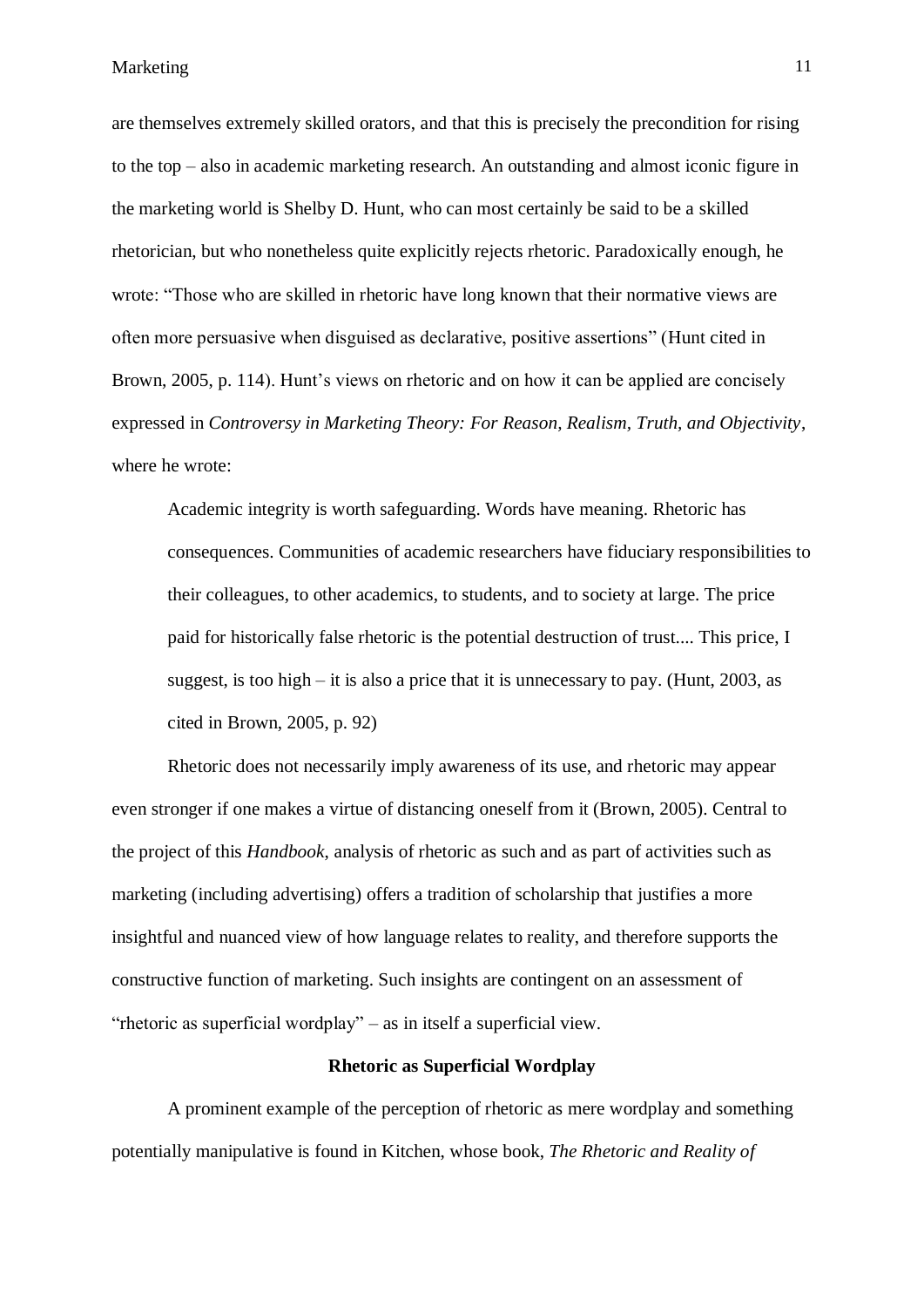*Marketing – An International Managerial Approach*, describes the rhetoric of marketing as "a business that proclaims allegiance to the marketing concept, yet for them it never develops much beyond a form of wordplay in which trappings of marketing are taken for the reality" (Kitchen, 2003a, p. 1). There is often a difference between what the rhetoric of marketing promises, and what is actually delivered (Kitchen, 2003b, pp. 180-181). There can, in other words, be a gap between rhetoric and reality (p. 182). Evans (2003) cited as an example of such a gap the way in which, while rhetoric is about customer focus and relationships, the reality is that companies are simply eager to make more money from their customers (p. 46).

In opposition to the rhetoric of marketing, some discussants present the concept of marketing, which is about balancing organizational and consumer needs (Kitchen, 2003b, p. 176) while at the same time satisfying customers and consumers, as well as the organizational imperative for sales, profits, growth, and market, mind and heart shares (Kitchen, 2003a, p. 9). In contrast, rhetoric is seen as one of the negative factors that frustrates the true intention of marketing and turns it into a matter of seduction and superficial wordplay. Kitchen poses the question: "Is marketing more concerned with rhetoric, spin and jargon than actually seeking to satisfy customer needs?" (Kitchen, 2003a, p. 6). A shift, it is claimed, may have taken place, such that the focus is now more upon competition than on consumers, and one can experience "corporate executive greed, even in the face of declining markets" (Kitchen, 2003a, p. 6).

The true heroes of Kitchen's narrative are the managers and executives who, in their companies and organizations, strive and endeavor to realize the dictum of the marketing concept about satisfying the needs and wants of the target customers, and for whom marketing as a concept and a business philosophy is closely aligned with organizational goals and is driven deep into the organizational culture (Kitchen, 2003a, pp. 4-5). However, few companies are willing or able to practice marketing, as it rightly should be done. Marketing,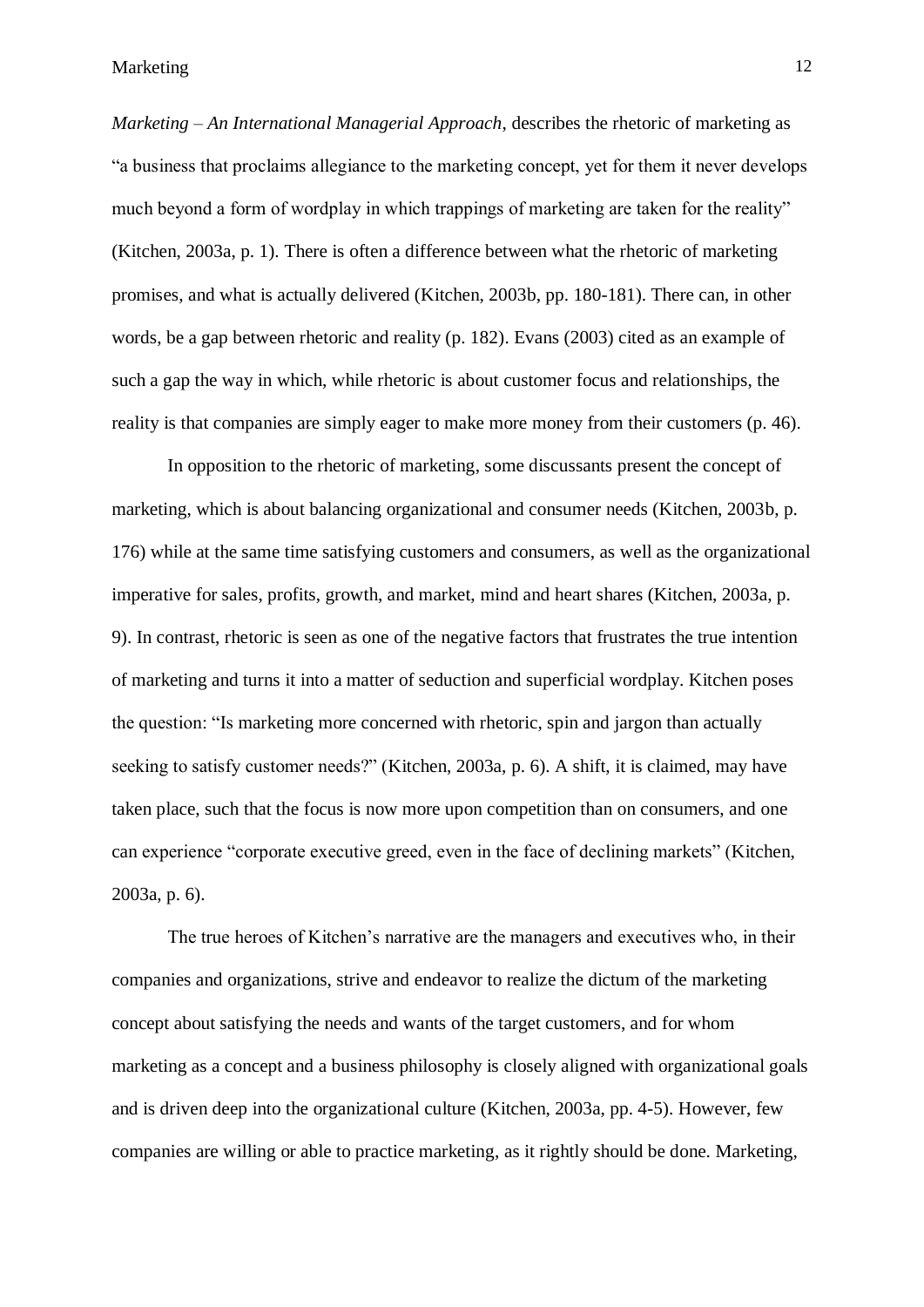according to Kitchen (2003b), will for most companies never be anything more than simply a rhetorical device (p. 180). Kitchen seems to express a form of despondency or despair over the way that marketing is in many cases performed, when he writes that "marketing itself may be no more than a form of rhetoric" (p. 177). On the basis of this very idealistic perspective, marketing is about developing and maintaining relationships and interactions that are mutually beneficial and fruitful, and which can benefit all parties: the company/organization, the consumer/customer and, ultimately, society.

#### **Rhetoric as a Special Stage – A Matter of Theoretical and Practical Maturity**

Some marketing researchers view rhetoric as a question of the degree of theoretical and practical maturity. An example is the Goldstar company – now LG Electronics – which, according to Yoon and Kim (2003), developed their marketing concept by shifting from the rhetorical stage into real marketing (p. 93) – from rhetoric-driven marketing to reality-driven marketing (p. 89). The immature theory and practice of marketing – for want of better terms – actually worked, according to these researchers, for a period of time (p. 92). The idea seems to be that the articulation of marketing as a concept precedes its realization, and perhaps even in some cases, includes a national development perspective and provides a prerequisite for nationality. That approach to marketing rhetoric can be better than nothing, at least for a while.

## **Marketing Managers and Advertising Creatives as Using two Different Kinds of Rhetoric**

Some in marketing might prefer to treat advertising and other forms of marketing communication as being less essential than the actual presentation by products themselves. Rather than narrowing the topic, research suggests that advertising, using techniques associated with rhetoric add value to marketing. According to Hackley, if we examine the rhetoric or language/stylistics that are expressed in marketing and advertising, we can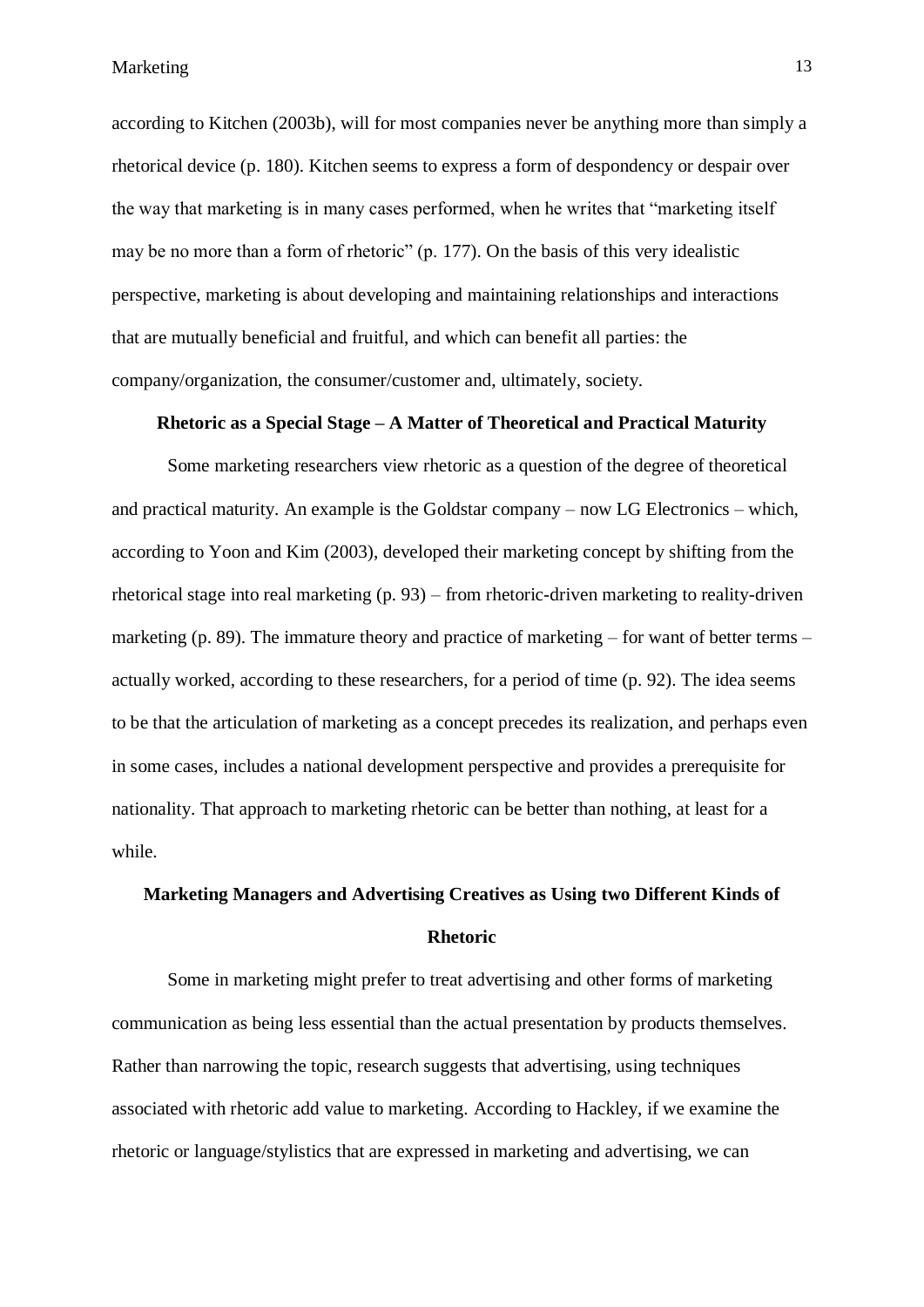observe the interesting fact that there are two languages in operation. On the one hand we have "quantitative rhetoric," which utilizes a realist vocabulary drawn from hypotheticodeductive research, while on the other we have hermeneutical and interpretation-based qualitative rhetoric. Sometimes these languages are mutually antagonistic (Hackley, 2001, pp. 20-24), while at other times they are interwoven in various ways. They imply each other, inasmuch as they position themselves in opposition to each other. "You have, broadly, the two languages, two tribes, two cultures: the "suits" and the "creatives," the stiffs and the cools, the establishment and the oppositional, the conformists and the subversives" (Hackley, 2001, p. 21). The rhetoric of the creatives is oppositional to managerial quantitative rhetoric as a way of justifying their domain in marketing as *creative*. No "suit" should ever reduce the creative process or product to a simple concept, or to a repeatable, measurable "thing." On a speculative note, the application of rhetorical theory in advertising research, in order to improve the efficacy of advertising, could be viewed as an attempt to do just that (though we do not claim knowledge of any such stated agenda or "conspiracy of suits" in mainstream marketing).

#### **Rhetorical Perspectives in Advertising Research**

How is rhetorical theory approached in advertising, which is a sub-discipline of marketing? In her text on advertising rhetoric, Scott (2008, p. 297) defined rhetoric as what "people do when they use symbols to get their way." However much this view points to outcome, it begs the question of means. Under this definition we must also include semiotics, price-setting (economics), and pretty much all of the communication discipline. Focus is achieved by realizing that we are mainly concerned with the more explicit use of the terms and concepts of the rhetorical discipline (as for example outlined by Corbett, 1990).

In advertising research, the figures and tropes of elocution (see also Chapter 16 on rhetorical figures) mainly comprise what is understood as "rhetoric," and what has been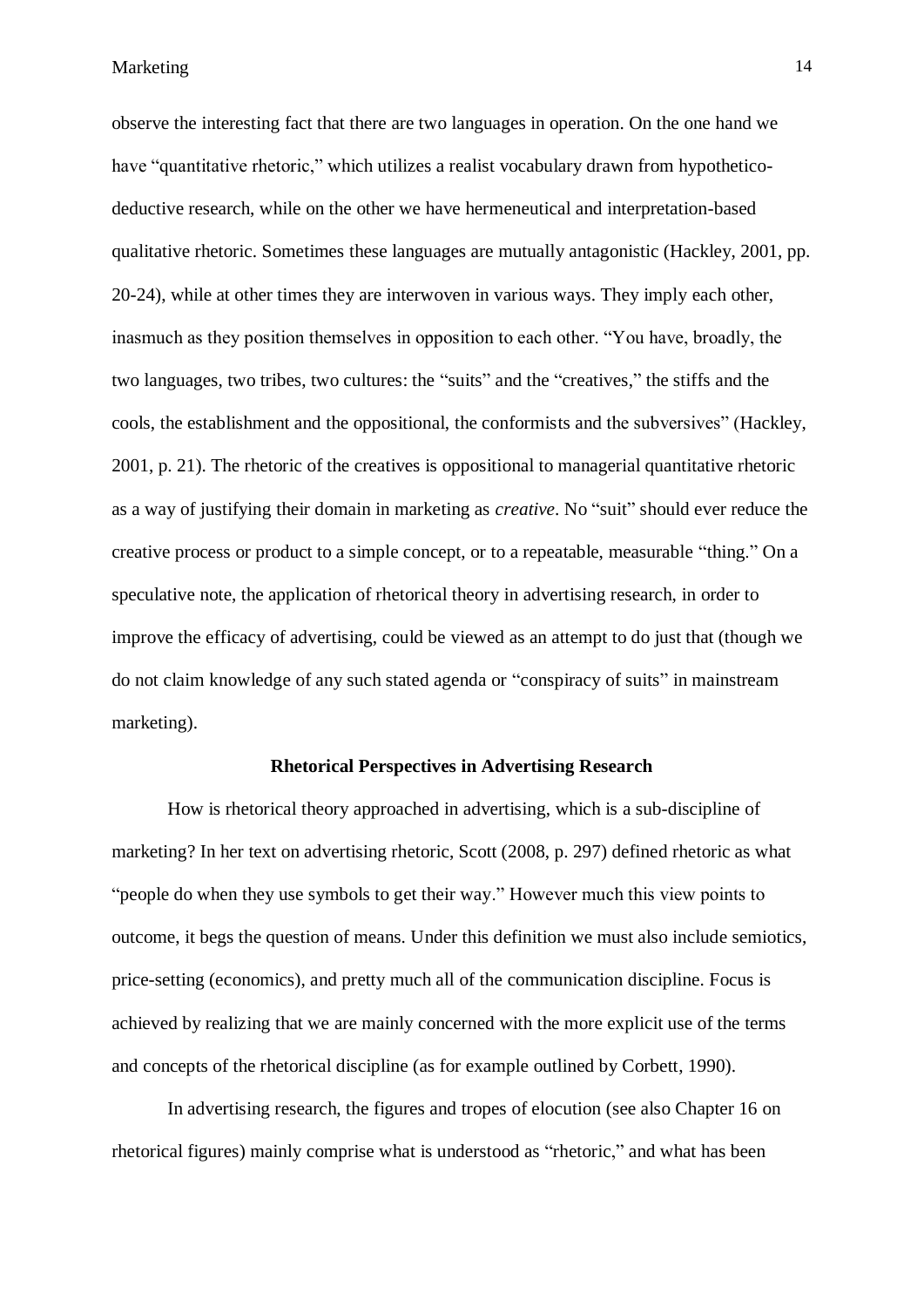implemented in the attempt to develop theory on the execution of advertising communications, and in order to understand how to create "effective" advertising (e.g., as "executional factors" in textbooks such as Percy & Rosenbaum-Elliott, 2016). Often this view is perceived through the lens of efficacy in relation to general communication objectives, e.g., memory effects such as brand recall, or other related effects such as brand attitude/purchase intention/sales (Percy & Rosenbaum-Elliott, 2016). It is rare in marketing to find studies of advertising rhetoric that locate the use of rhetoric in detailed analysis of the situational factors (as exigence or constraint as discussed by Bitzer, 1968), but studies of the historical development of style and rhetoric have been published in central marketing journals (e.g., Philips & McQuarrie, 2002).

As long ago as the 1980s, Deighton (1985), Durand (1987) and Dyer (1982) were sketching out the use of classical rhetorical concepts in advertising practices and research. Deighton (1985) suggested that rhetorical theory could be useful for advertising researchers "to identify the rhetorical characteristics of communications that affect […] sense-making." (p. 432). Deighton's paper suggested both the application of tropes ("rhetorical form") and argument structure (based on Toulmin, 1958). Durand (1987) offered some rather schematic applications of the rhetorical canon of tropes and figures to visual examples of advertising. Some of these "visual" interpretations of verbal rhetorical concepts may seem a bit odd to contemporary readers, but his work has been highly influential, and has inspired visual applications of rhetoric in both marketing and communication studies (Rossolatos, 2014). Umiker-Sebeok's (1987) landmark publication raised awareness of how semiotics and rhetoric could be useful in the marketing field with contributions from Jacque Durand, David Mick, John Sherry and many other important scholars who later defined the use of rhetoric and semiotics in marketing (and eventually also what became included in the field of Consumer Culture Theory: Arnould & Thompson, 2005).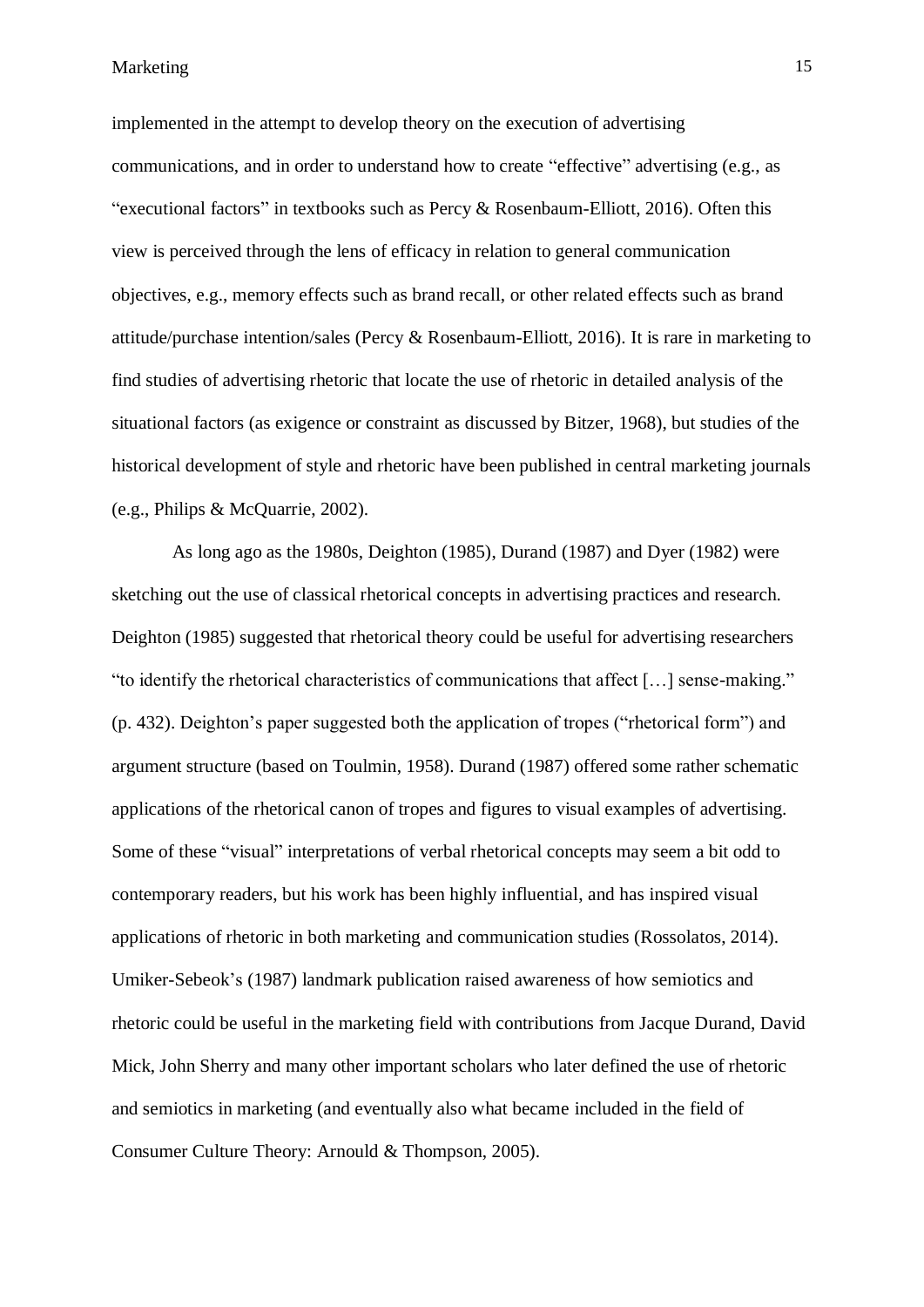The work of McQuarrie and Mick (1992, 1996), Scott (1990, 1994a, 1994b), and Stern (1990), pointed out that rhetorical and "interpretive" perspectives became firmly introduced into mainstream of marketing and consumer research (Arnould & Thompson, 2005; Scott, 2008). This remains the largest and most influential strand of research in marketing that explicitly uses rhetorical theory (Scott, 2008). With the work of McQuarrie and Mick (1992, 1996), rhetorical concepts were combined with experimental, positivistic consumer research and modern communication theory (e.g., the ELM theory of Petty & Cacioppo, 1986).

Not only was it now possible to point to rhetorical content, form, and style in an advertisement, but they also proposed and tested their theory of how rhetorical elements in advertising actually worked to persuade consumers. One such element is resonance: a "specific structural relation among signs within the text of an ad" (McQuarrie & Mick 1992, p. 194). An example was an ad for a dessert, picturing shortcake with strawberry sauce, with the headline "Berried treasure" (a *consistent* form of resonance). The concept is explained as a form of wordplay, but also includes visual/verbal relationships. The receiver is invited to play with the meaning of "berry" as a resonant meaning from the image of strawberry, and to invoke "buried" positive connotations such as "a treasure trove of buried pirate gold." By such reasoning, McQuarrie and Mick (1992) were able to show empirical evidence of resonance that enhanced ad liking and brand attitude formation.

McQuarrie and Mick (1996) presented a taxonomy ordering all the figures and tropes according to their degree of deviation and complexity (see Chapter 16). This taxonomy is structured along a dimension of applied rhetorical artfulness or *deviation* (inspired by Corbett, 1990, based on an idea with a long history in classical rhetoric, often with reference to Quintilian). McQuarrie and Mick suggested that rhetorical figures offered the receiver potential pleasure (aesthetic appreciation, feeling clever), and that this increased involvement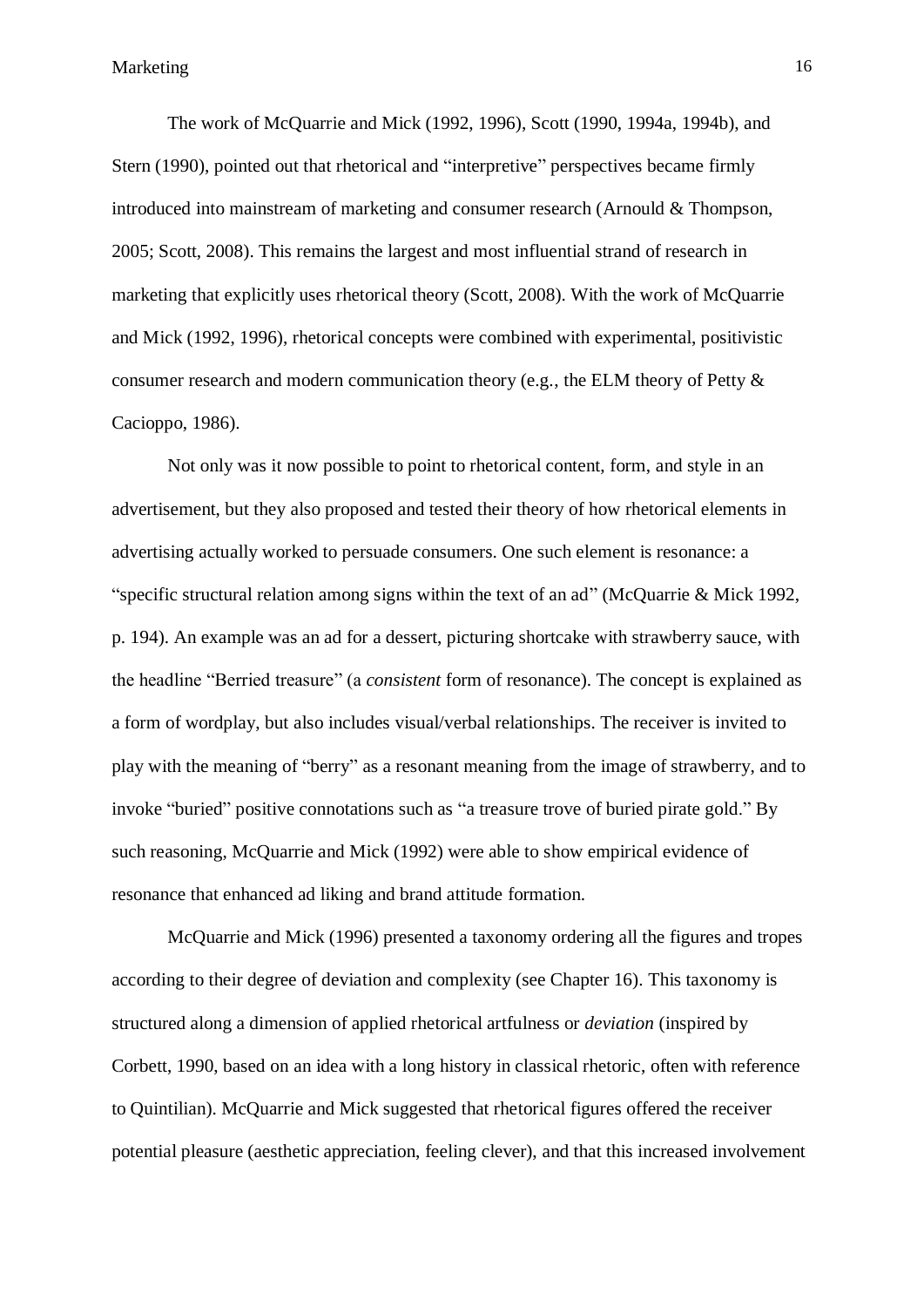with the ad may consequently boost attention, emotional impact, memory and attitudes (see McQuarrie & Mick 1996, 1999, 2003; Tom & Eves, 1999).

The taxonomy of McQuarrie and Mick (1996) orders all rhetorical figures ranging from the least deviant, less complex figures of repetition, such as rhyme or anaphora, to the highest gradient of deviation, such as metaphor, irony or paradox. They place the reversal schemes, such as antitheses, and substitution tropes, such as metonyms, at the intermediate degrees of deviation (see Chapter 16–18). The gradient of deviation principle should not lead to the conclusion that all advertising can be made more efficient simply by adding as many tropes as possible, although complexity has been linked with pleasure and involvement (Mothersbaugh et al., 2002; Phillips & McQuarrie, 2004). It is not unusual for a single ad to employ a mix of schemes and tropes, and to do so verbally as well as visually (McQuarrie  $\&$ Mick, 2003; Phillips & McQuarrie, 2004). The important idea is that the tropes may open the ads up to more interpretive participation, through their "irregularity," incongruence or "strangeness." And conversely: the excess regularity of the schemes may work as a structuring aid, making the slogan or headline more memorable through rhythm and sound repetitions. A slogan such as "Coke is it!" (from the 1980s) has an unusually strong rhythm and chime that may work as a simple, memorable signal (as has the brand name itself: "Coca Cola"). In a print ad for Benson & Hedges from 1998 made by LeoBurnett (see LeoBurnett [1998] for image and Tom and Eves [1999] on the effects of this ad), depicting a pair of cigarettes relaxing on a park bench with a sunset in the background, the "irregularity" of "cigarettes sitting on a bench" (a visual metaphor) destabilizes the meaning and invites the receivers' involvement in and interpretation of the meaning of the ad, resulting in better recall and persuasion (Tom & Eves, 1999). This particular advertising campaign, showing "human" cigarettes relaxing (a personification metaphor), was claimed to be very popular among smokers, who even asked for posters with the images (Pollack, 1997). The image in the ad is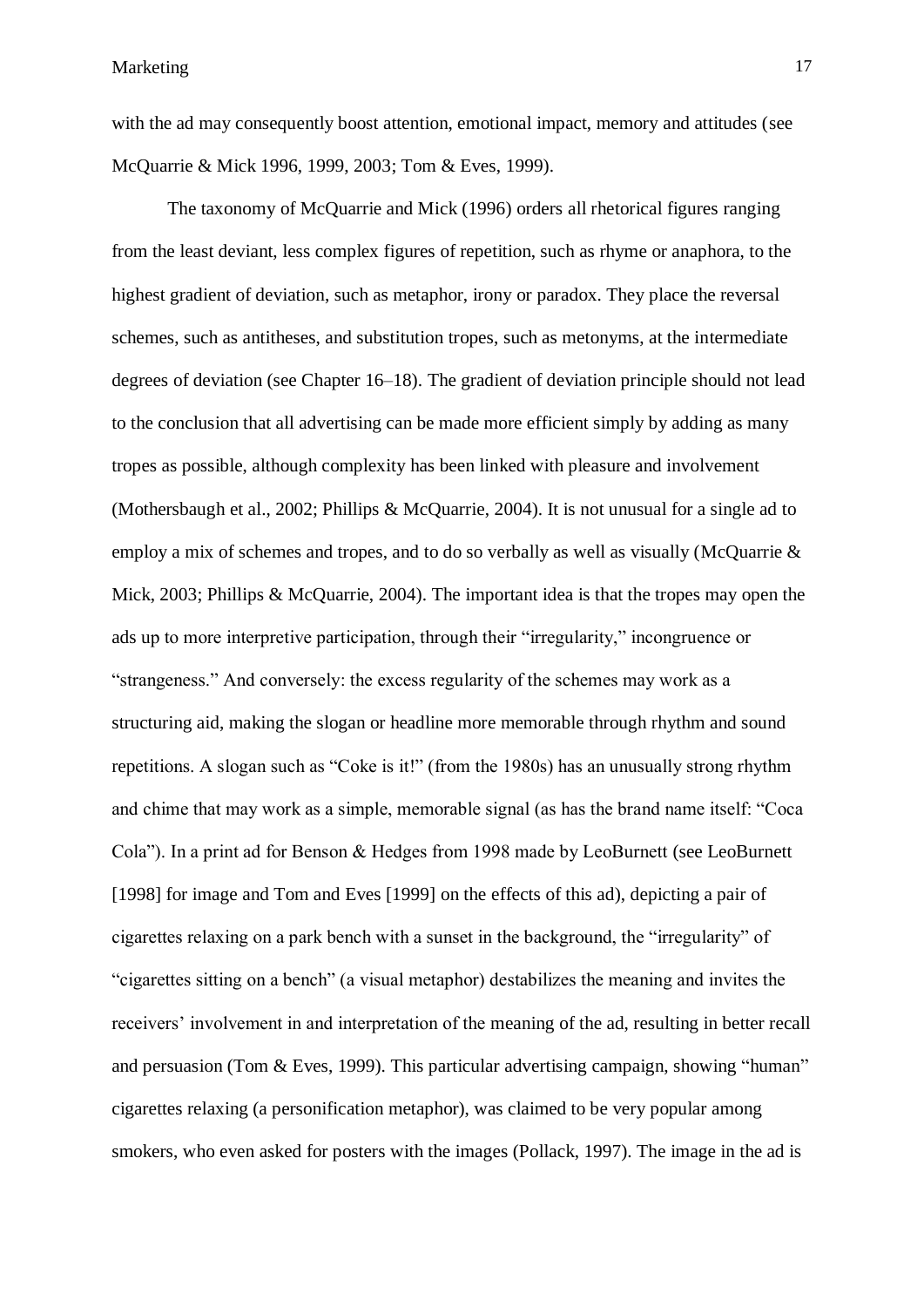supported by the headline "Peace & Quiet, Benson & Hedges", showing the brand name in a way that visually and verbally indicates excess regularity of symmetry around the "&" sign (the regularity/similarity of verbal structure, the figure of *isokolon*). With this performance of visual and verbal "eloquence," the orator and advertiser, not only try to make the audience "turn towards" the ad and the brand, but *constructs* the essence of the brand's personality and experience, the balance, harmony, pleasure and elegance.

The use of personification metaphors (anthropomorphism, prosopopoiia) has a long tradition in advertising and may be applied on many levels, making the ad itself appealing, as shown above, but also giving the brand a "soul" and integrating the communication as a brand mascot, such as the Michelin Man, who is made of car tires (Andersen, 2012; Brown, 2011; Delbaere et al., 2011). Forceville (1996) developed a theory on the application of visual metaphors in advertising and how these relate to verbal elements, for example in headlines or slogans, and which elements are employed to construct the metaphor, or whether both elements of a metaphor are visually presented. In the Benson & Hedges advertising example above, we only have "cigarettes as humans" (two elements), presented with only cigarettes (one element) – the "human" element has to be inferred from the size and curved position on a bench. The work of Forceville seems more influential in marketing literature than in the fields of communication and linguistics, although his categories of metaphor inspired the later development of the McQuarrie and Mick taxonomy by Phillips and McQuarrie (e.g. 2004).

Metaphor and metonymy have been the central interest for marketing literature investigating advertising rhetoric (Kjeldsen, 2000; Scott, 2008), but the destabilization trope *irony* has also been examined (Andersen, 2003, 2013; Kim & Kim, 2015; Stern, 1990). The research literature suggests that in advertising effects, irony has results comparable to the previously-mentioned studies of rhetorical figures and tropes, but it has been suggested that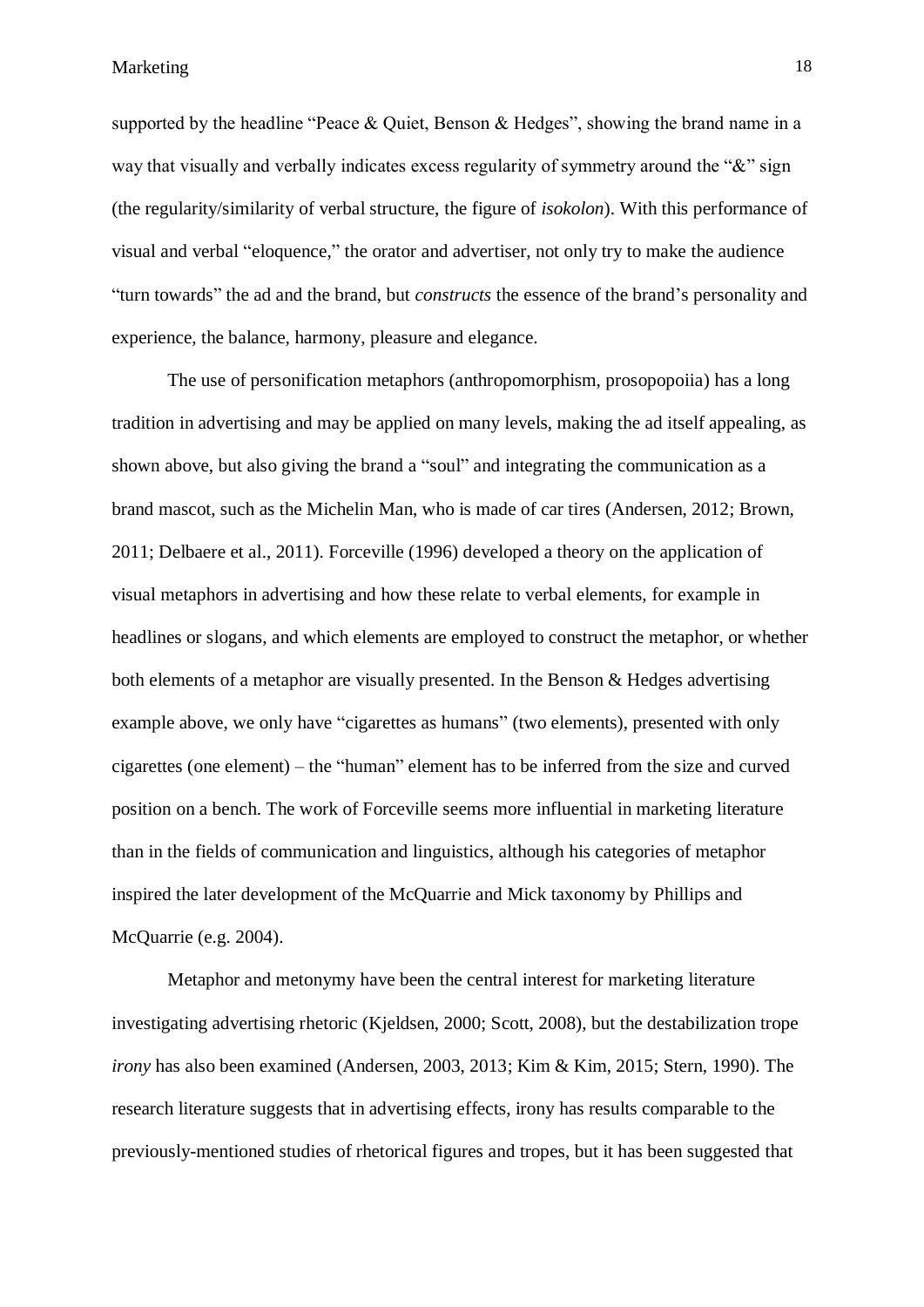there may be a need for continuous development of advertising creativity, and the increased focus on irony in advertising may also be about "upping the stakes" or simply finding new ways to attract the attention of savvy consumers who see "tons of advertising every day" (Kim & Kim, 2015, p. 13).

This interdisciplinary "transfer" of rhetorical theory is problematic, as it views rhetoric as a box of "persuasive tools." This school of thought has been criticized as reductionist and for ignoring some very important constraints on the meaningfulness and usefulness of rhetorical effects (Kjeldsen, 2000; Scott, 2008). It has for example been said that the research ignores the context and complexity of "real" advertising reception (Kjeldsen, 2000; McQuarrie & Mick, 2003). On a more philosophical note, too, relying on positivistic reductionism and cognitivism to justify rhetorical perspectives in marketing and advertising is somewhat at odds with an interpretive (or holistic, context-related) rhetorical perspective.

To take just one specific case of political advertising, Kjeldsen (2000) showed that pointing to the metaphor (and the rhetorical artfulness) explains very little of the complexity or potential meaning (e.g., the metaphorical/metonymical use of a bicycle helmet in the ad), and argues that is essential to examine the arguments, "persuasive cues," and historical, cultural and intertextual factors in order to understand the rhetorical strategies and persuasive potential of such advertising (e.g., the ad would only make sense to Danes familiar with a very specific incident involving the prime minister's bicycle ride and his notoriously large head).

Philips and McQuarrie (2002) is one of few attempts to contextualize advertising rhetoric in advertising research (whereas in cultural studies, sociology and history, the use of advertising as important historical documentation is common). They identified changes in rhetorical style in print advertising: a trend moving in the direction of complexity and a less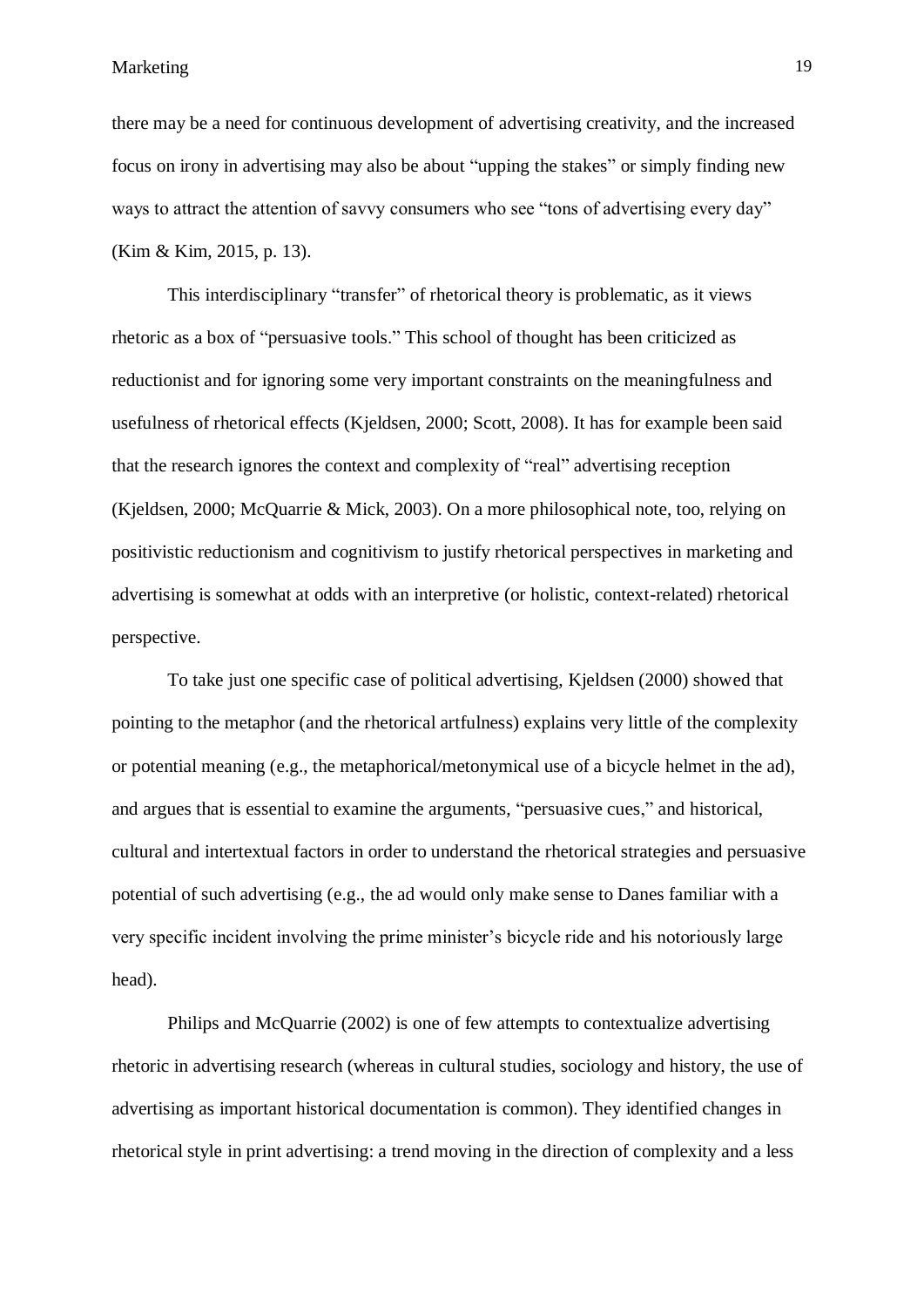explicit anchoring of tropes. They suggested that this is related to the expectations of creativity (an "aesthetic imperative") and is therefore also, in a broader sense, a question of efficacy, using a rhetorical style that is deemed appropriate to the audience of the time.

### **Future Research Agendas**

Scott (2007) found that the literature focusing on the employment of rhetorical devices is too narrow. The notion of rhetorical "magic bullets" should be dispensed of altogether, and she called for a movement towards an "expanding rhetoric" that requires more self-reflection in the way rhetoric is applied, while "in the process serving a particular locus of power." This means also studying "how people *get their way* by the use of symbols" – even if they do not invoke the term "rhetoric" or claim persuasive intentions. In essence, this is a call for self-reflexive and "ethical" rhetorical research – a perspective in which "good" rhetorical practice is a far more complex standard than efficacy, "getting our way" or "persuading." Even marketing in the service of moral good, such as AIDS campaigns, can be questionable when deceptive or exaggerated advertising is utilized (Andersen, 2011). Scott (2007) suggested that the already prominent and fruitful marketing research into rhetorical figures, elements and genres should be developed and expanded with more specific genres, forms, figures, modes, modalities, etc., and indicates how they could be combined to constitute, for example "brand personality".

On a more speculative note, it could be a fruitful venture to reform marketing and advertising rhetoric through a more *performative* perspective on the uses of rhetoric (e.g., Brummet, 2008). In the classical tradition, all artifacts of speech, such as the written word, provide only a bleak blueprint of the intended performance of rhetoric, which is realized though *action* (Corbett, 1990; Fafner, 1982). It has been suggested that we are moving towards an oral future (Lindhardt, 1993), in which the formal value and legitimacy of written rhetoric will be increasingly challenged by changes in society and (media) technology: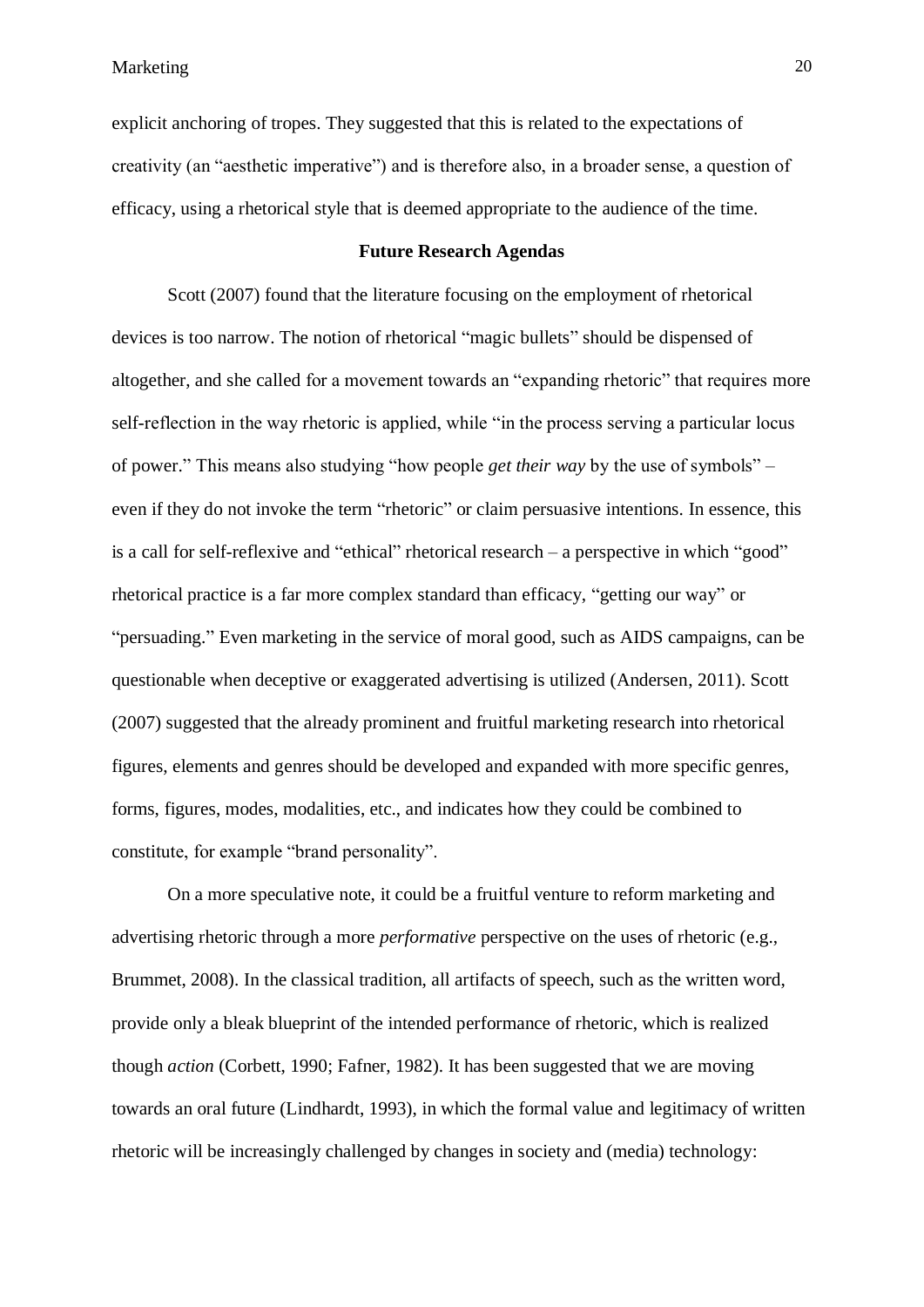today's bestselling authors are those who have built their audiences through oral video performances on YouTube or reality TV (Votta, 2015; see also Chapter 25 on visual and multimodal rhetoric).

Similarly, the marketing and advertising rhetoric must embrace a fuller notion of performativity in service performances, guerilla marketing, events (Pine & Gilmore, 1998), cultural branding (Holt, 2004) and inviting co-performances (dialogue, co-creation, etc.) from the audiences. In contemporary marketing, the eloquence of advertising style (whether visual or verbal) in the old Mad Men tradition is very likely to yield instant, informal and opaque marketing communications in social media, or as content marketing and product placement. This development could make *invention* argumentation and *actio* more relevant in the marketing rhetoric of the future, as bloggers unbox products on YouTube while praising their benefits (Smith et al., 2012). In some sense, it may appear to be a return to the sales rhetoric of the 1950s era of product demonstration, but under the banner of User Generated Content (Smith et al., 2012). It has been argued that the "traditional persuasion" of advertising rhetoric is more ethical than the development of indirect marketing rhetoric such as social media "influencer marketing," "content marketing," "native advertising," "product placement," and "advertiser funded programming" (Rossiter & Percy, 2013). The names of these strategies tend to change with the current marketing hype, but the central idea is to hide the nature of the "real orator" (the marketer) and blur the lines between entertainment-, editorial - or personal contents, in the attempt to persuade while audiences' "guards are down." The ethics of these "subtle" forms advertising has been challenged as deceptive by both consumer organizations and trade regulators. John Rossiter and Larry Percy (both well established marketing scholars and practitioners) have clearly and firmly denounced these strategies:

We deplore the blatant deceitfulness of the last three forms of "advertising" [...]: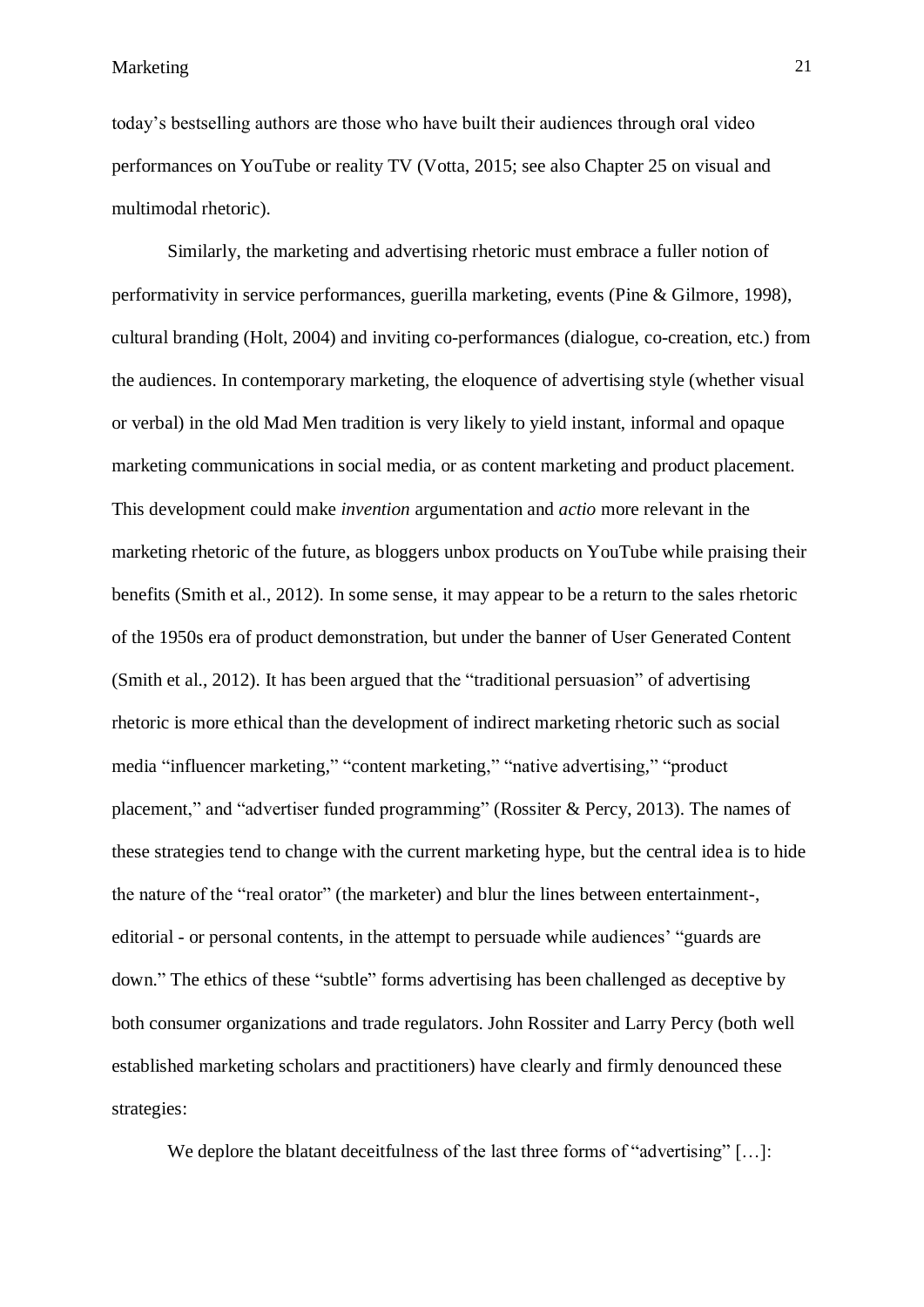product placement […]: sponsored content […]: and brand advocates (especially the "shills" paid to post subtle "plugs" for products on Twitter and Facebook). These practices are deontologically unethical (Rossiter & Bellman, 2005) because the audience is not fairly forewarned that they are being advertised to. (Rossiter & Percy, 2013, p. 397)

If we look at marketing rhetoric as such, we can see that it has had a major impact beyond the marketing discipline itself. The broadening of the marketing rhetoric is as an essential factor in the "strategic turn" within communication (Torp, 2015). The strategic turn is not a substitute for the communicative turn. It is an additional perspective that transforms all communication into strategic communication (Torp, 2015). Where marketing once was practiced only by commercial, private, profit-oriented companies, since the late 1960s, when Kotler and Levy (1969) called for a "Broadening of the Concept of Marketing," there has been an increasing penetration of marketing rhetoric to other areas such as health care, education, voluntary organizations and religious associations (Thording, 2002). The idea behind this broadening was that marketing thinking and marketing concepts – marketing rhetoric, if you will – could also usefully be applied in areas that are not concerned with the sale of goods or commercial services, but rather with effecting behavioral change, for example in relation to health, safety or the environment, to the benefit of individuals, groups or society as a whole (Kotler, Roberto & Lee, 2002).

This form of marketing is known as "social marketing" (Eagle et al., 2013, Hastings, 2010). The expansion of marketing rhetoric has not only been directed externally, encompassing conditions outside the organization; attempts have also been made to understand and articulate the "inner life" of the organization through marketing vocabulary. This development has meant that in some organizations, it has become customary to perceive and refer to persons previously called citizens, clients, colleagues, employees, etc., as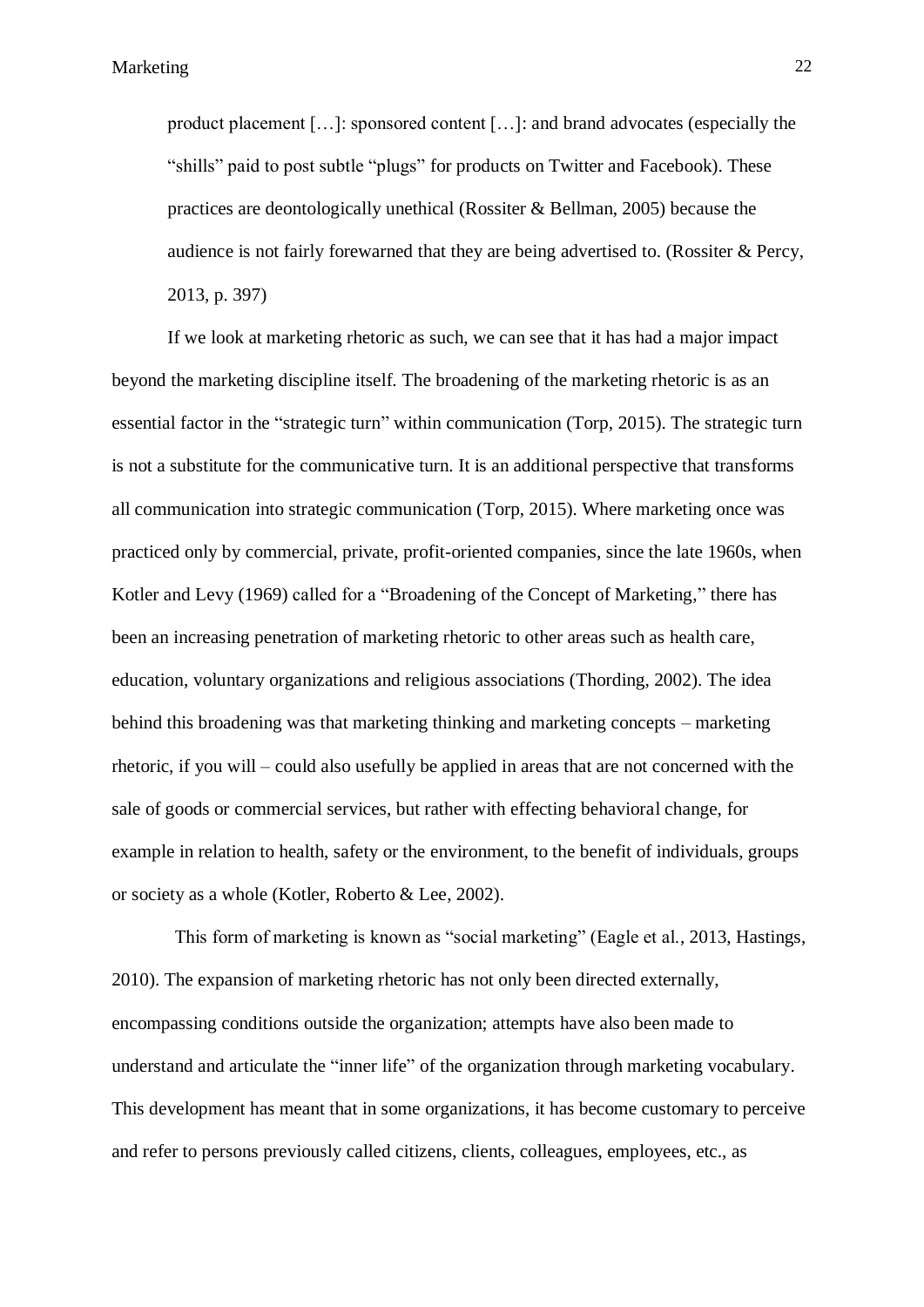customers, while in relation to the internal aspect of the organizations' work, the terms "internal marketing" and "internal customers" are used (du Gay & Salaman, 2000).

The broadening of marketing rhetoric has been met with criticism and opposition from various quarters. It has for example been claimed that marketing rhetoric reduces human relations to quasi-financial transaction relationships, and, using a concept borrowed from the German social theorist Habermas, it could be debated whether the broadening of marketing rhetoric amounts to a colonization (of the lifeworld) (Habermas, 1994). In connection with the rise and implementation of integrated marketing communications (IMC) – the integration of the various forms of internal and external communication practiced by a company (Torp, 2009) – public relations theorists and practitioners have warned of marketing imperialism (Lauzen, 1991; see also Chapter 4 on marketing) and claimed that IMC is merely a cloak for the efforts of the marketing discipline and its people to take over functions and positions that have hitherto primarily been held by communication and public relations professionals. A specific point of contention in relation to the proponents of marketing and IMC has for example been the question of which concepts should be used. The public relations exponents and advocates believe that stakeholders is a much more appropriate term for players who are not part of or involved in a financial transaction or exchange (Torp, 2014). Brownlie and Saren eloquently criticized the "one-dimensionality" of mainstream marketing rhetoric as a lost opportunity:

the poverty of much marketing rhetoric resides in its effect, in that it projects one view of marketing and marketing management onto the research base itself and delineates that which can be talked about and thus "known". The ensuing discourse thus produces a kind of "alchemy of knowledge", whereby gold is turned into basemetals. (1997, p. 159)

One could perhaps even argue that marketing rhetoric potentially contains another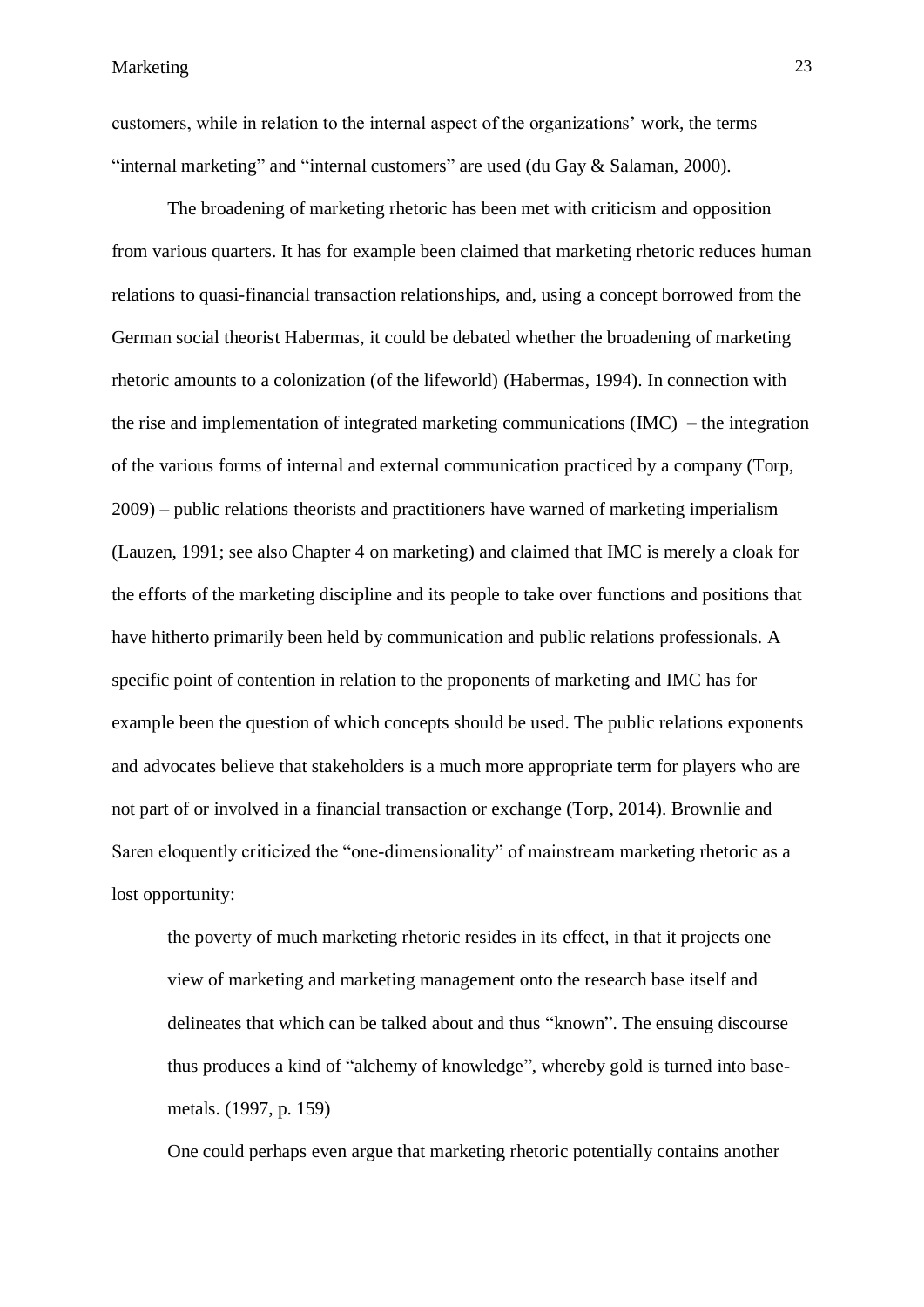side and another potential, inasmuch as customers, from a marketing perspective, are ideally the focal point – in contrast to, for example, employees and colleagues, who do not always enjoy a great deal of positive attention and are not always treated particularly well. A dictum in marketing is that "the customer is king," in the sense that it is a question of being serviceminded, meeting customer requirements and satisfying their needs. If employees or colleagues were to be suddenly perceived and treated in accordance with that ideal, it might, at best, also be a positive development.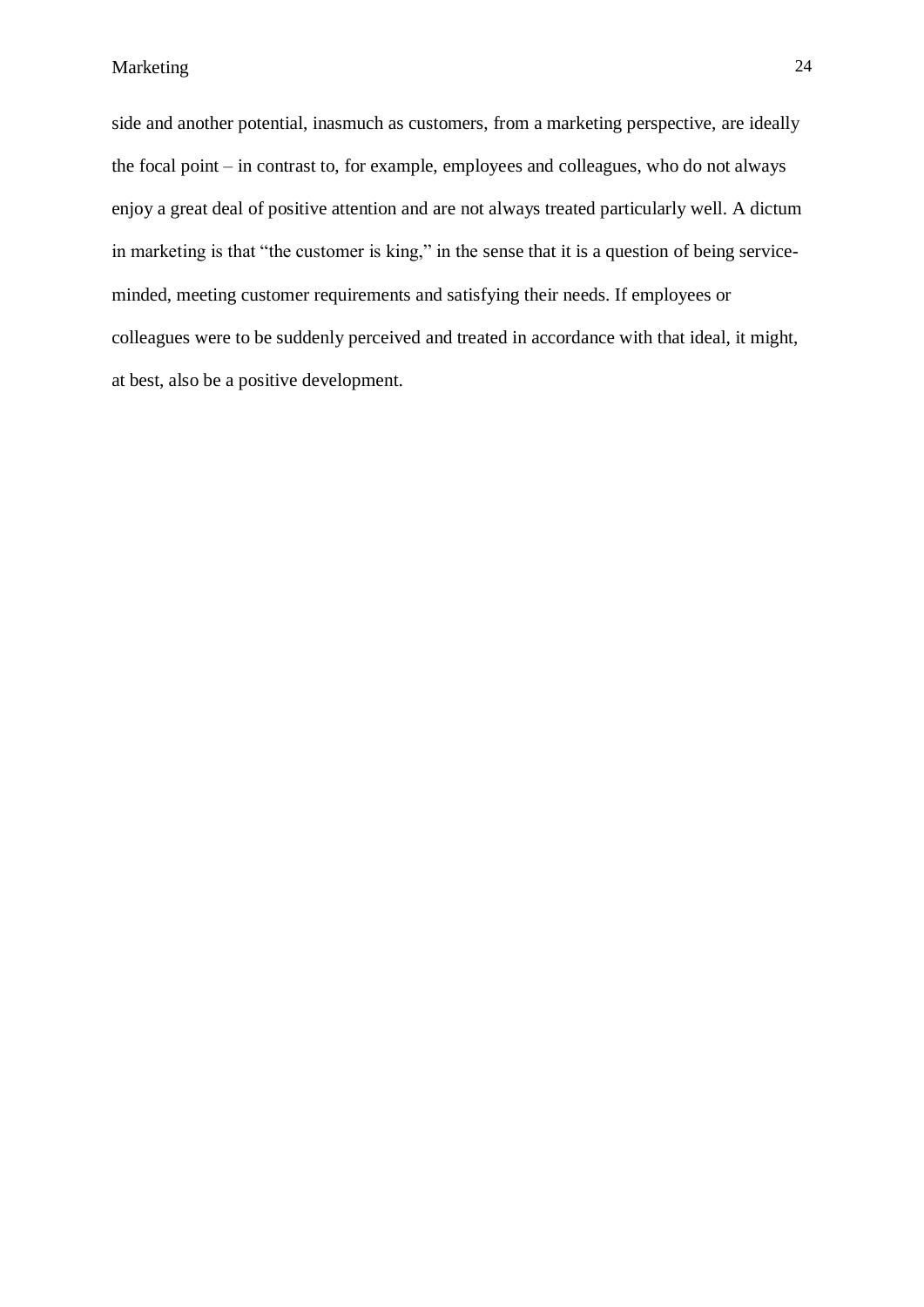#### References

Alvesson, M., & Willmott, H. (1996). *Making sense of management*. London: Sage.

- The American Marketing Association Board of Directors (2013). Retrieved 18 August 2016 from<https://www.ama.org/AboutAMA/Pages/Definition-of-Marketing.aspx> (Approved July 2013).
- The American Marketing Association Dictionary (2017). Advertising. Retrieved 9 March 2017 from [https://www.ama.org/resources/Pages/Dictionary.aspx.](https://www.ama.org/resources/Pages/Dictionary.aspx)
- Andersen, L. P. (2003). Ironic branding? The concept of ironic selling propositions in Danish TV-ads. In D. Turlach & S. Brown (Eds.), *European advances in consumer research Vol. 6* (pp. 121-126). Provo, UT: Association for Consumer Research.
- Andersen, L. P. (2011). A rhetorical analysis of "Village". *Short Film Studies, 1*(1), 127–130.
- Andersen, L. P. (2012). Reklamer med sjæl [Advertising with souls]. In J. Stigel (Ed.), *Reklame, -eller hvordan sætter man sving i bevidstheden [Advertising, -or how to move the mind]* (pp. 49-66). Systime.
- Andersen, L. P. (2013). Multimodal cuing of strategic irony. In B. Pennock-Speck & M. M. D. Saz Rubio (Eds.), *The multimodal analysis of television commercials* (pp. 43-60) Valencia, Spain: Publicacions de la Universitat de València.
- Arnould, E. J., & Thompson, C. J. (2005). Consumer culture theory (CCT): Twenty years of research. *Journal of Consumer Research*, *31*(4), 868-882.
- Bitzer, L. (1968). The rhetorical situation. *Philosophy & Rhetoric, 1*(1), 1-14.
- Bouchet, D. (1991). Marketing as a specific form for communication. In H. H. Larsen, D. G. Mick & C. Alsted (Eds.), *Marketing and semiotics: Selected papers from the copenhagen symposium* (pp. 35-51). Copenhagen, Denmark: Handelshøjskolens Forlag.

Brown, S. (2011). IT'S ALIVE INSIDE! A note on the prevalence of personification. *Irish*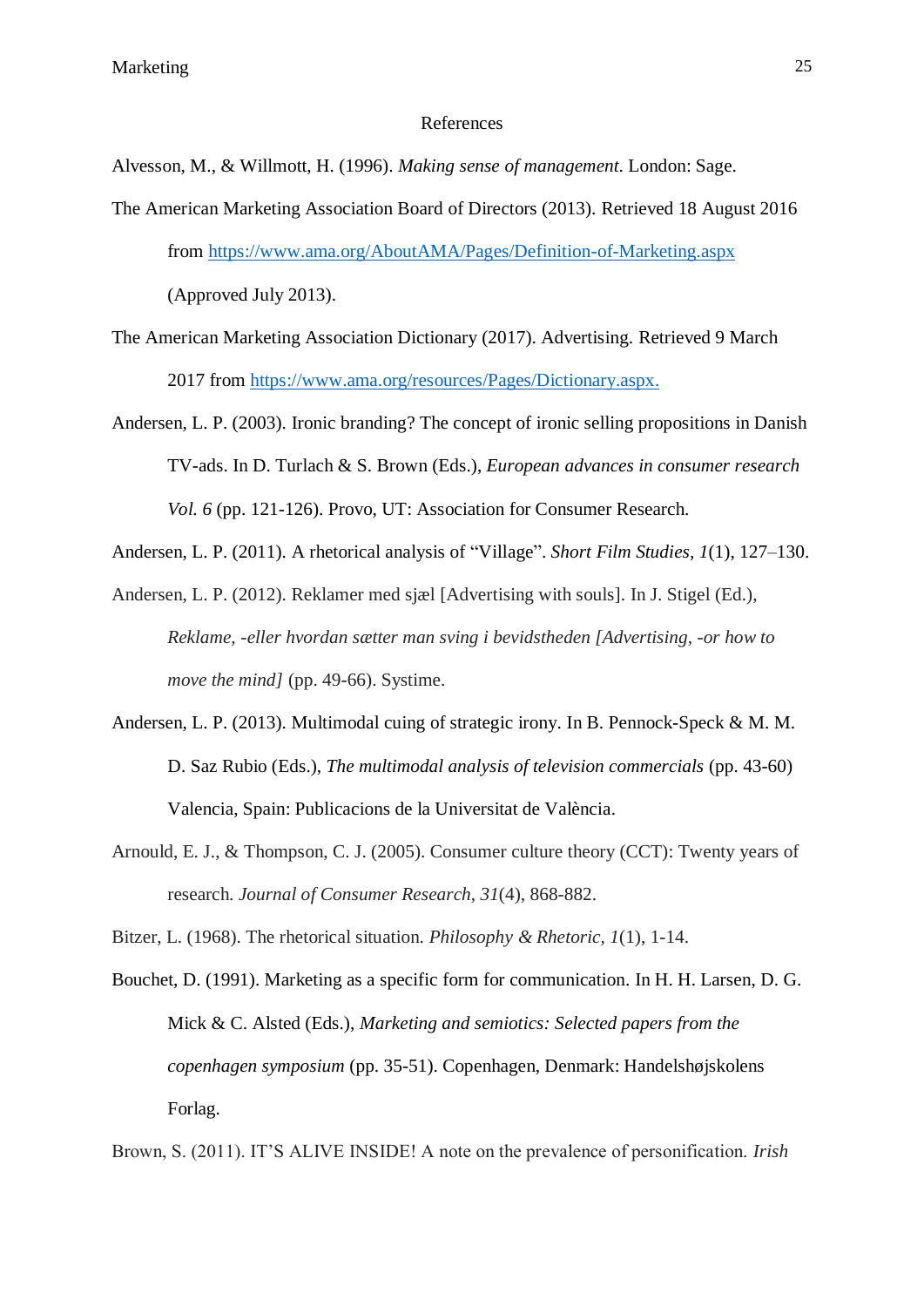*Marketing Review, 21*(1&2), 3-11.

- Brown, S. (2005). *Writing marketing: Literary lessons from academic authorities*. London, GB: SAGE Publications Ltd.
- Brownlie, D., & Saren, M. (1997). Beyond the one-dimensional marketing manager: The discourse of theory, practice and relevance. *International Journal of Research in Marketing, 14*(2), 147-161.

Brummett, B. (2008). *A rhetoric of style*. Carbondale, IL: Southern Illinois University Press.

- LeoBurnett (1998). [Image of 1998 Benson & Hedge cigarette ad]. Retrieved March 10, 2017 from [https://www.coloribus.com/adsarchive/prints/benson-hedges-cigarettes-peace](https://www.coloribus.com/adsarchive/prints/benson-hedges-cigarettes-peace-quiet-766955/)[quiet-766955/](https://www.coloribus.com/adsarchive/prints/benson-hedges-cigarettes-peace-quiet-766955/)
- Corbett, Edward P. J. (1990). *Classical rhetoric for the modern student*. Oxford, U.K.: Oxford University Press.
- Deighton, J. (1985). Rhetorical strategies in advertising. *Advances in Consumer Research, 12*(1), 432-435.
- Delbaere, M., McQuarrie E., & Phillips, B. (2011). Personification in advertising, using visual metaphor to trigger anthropomorphism. *Journal of Advertising*, *40*(1), 121-130.
- DeLozier, M. W. (1976). *The marketing communication process*. New York: McGraw-Hill.
- Du Gay, P., & Salaman, G. (2000). The cult[ure] of the customer. In K. Grint (Ed.), *Work and society: A reader* (pp. 76-93). Cambridge: Polity Press.
- Durand, J. (1987). Rhetorical figures in the advertising image. In J. Umiker-Sebeok (Ed.), *Marketing and semiotics: New directions in the study of signs for sale* (Vol. 77, pp. 295-318). Berlin: Walter de Gruyter.
- Dyer, G. (2008). *Advertising as communication.* London: Routledge.
- Eagle, L., Dahl, S., Hill, S., Bird, Spotswood, F., & Tapp, A. (2013). *Social marketing*. Harlow: Pearson Education Limited.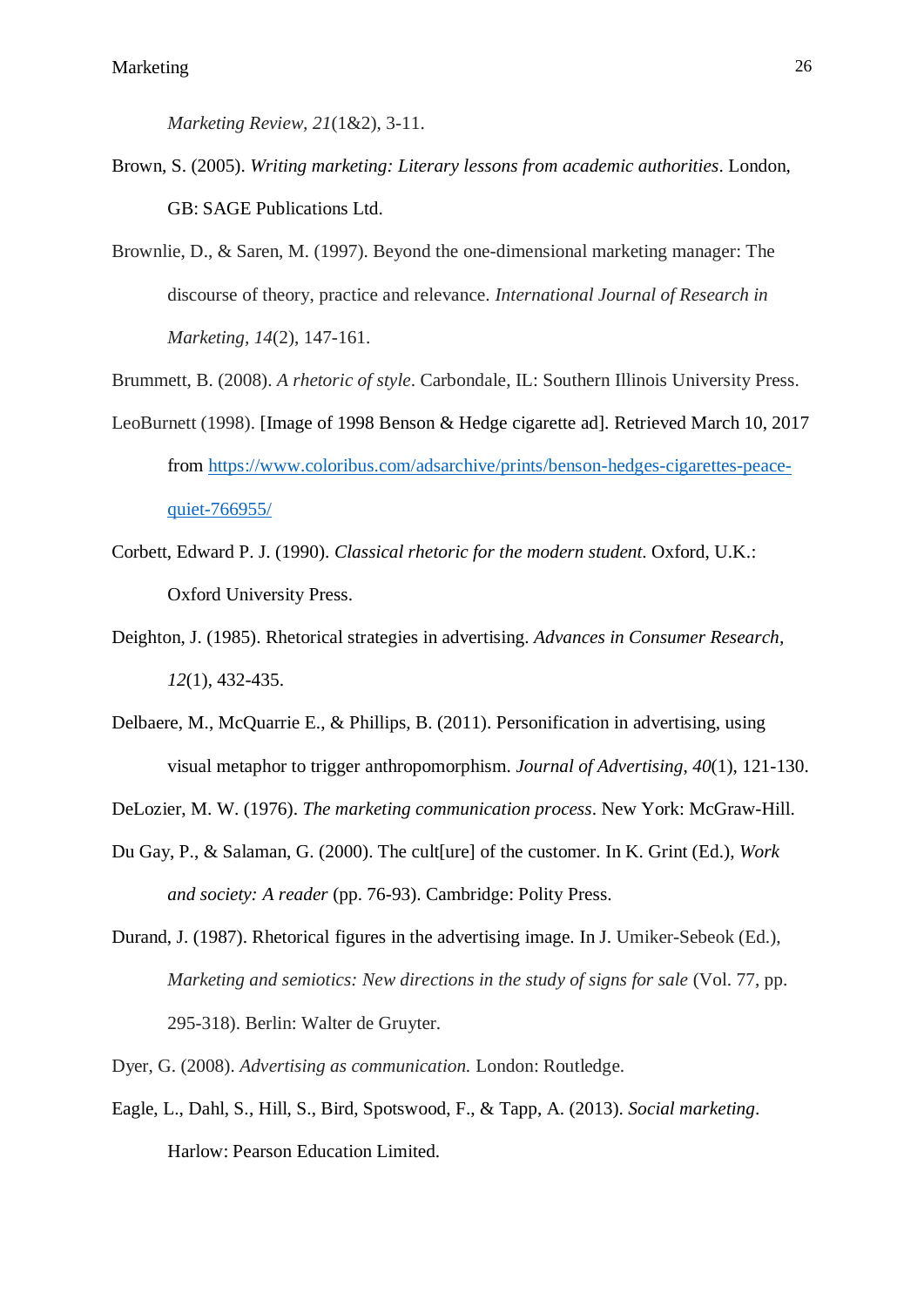- Evans, M. (2003). The rhetoric and reality of marketing in the U.K. In P. J. Kitchen (Ed.), *The rhetoric and reality of marketing: An international managerial approach (pp. 27-*47). New York: Palgrave Macmillan
- Fafner, J. (1982). *Tanke og tale [Thought and speech]*. Copenhagen, Denmark: C.A. Reitzels Forlag.
- Forceville, C. (1996). *Pictorial metaphor in advertising*. London: Routledge.
- Kim, T., & Kim, O. (2015). Effects of ironic advertising on consumers' attention, involvement and attitude. *Journal of Marketing Communications*, *21*(1), 1-15.
- Habermas, J. (1984). *The theory of communicative action*. (T. McCarthy, Trans.). Boston, MA: Beacon Press.
- Hackley, C. (2001). *Marketing and social construction: Exploring the rhetorics of managed consumption.* New York: Routledge.

Hackley, C. (2009). *Marketing: A critical introduction*. London: Sage.

- Hastings, G. (2010). *Social marketing: Why should the Devil have all the best tunes?* Oxford: Butterworth-Heinemann.
- Holt, D. B. (2004). *How brands become icons: The principles of cultural branding*. Boston, MA: Harvard Business Press.
- Hunt, S. D. (2003). *Controversy in marketing theory: For reason, realism, truth, and objectivity.* Armonk, NY: M. E. Sharpe.

Jefkins, F. (1990). *Modern marketing communications*. Glasgow: Blackie.

Kitchen, P. J. (2003a). Editorial stance on the rhetoric and reality of marketing: An international managerial approach. In P. J. Kitchen (Ed.), *The rhetoric and reality of marketing: An international managerial approach* (pp. 1-13). New York: Palgrave Macmillan.

Kitchen, P. J. (2003b). Drawing the strands together. In P. J. Kitchen (Ed.), *The rhetoric and*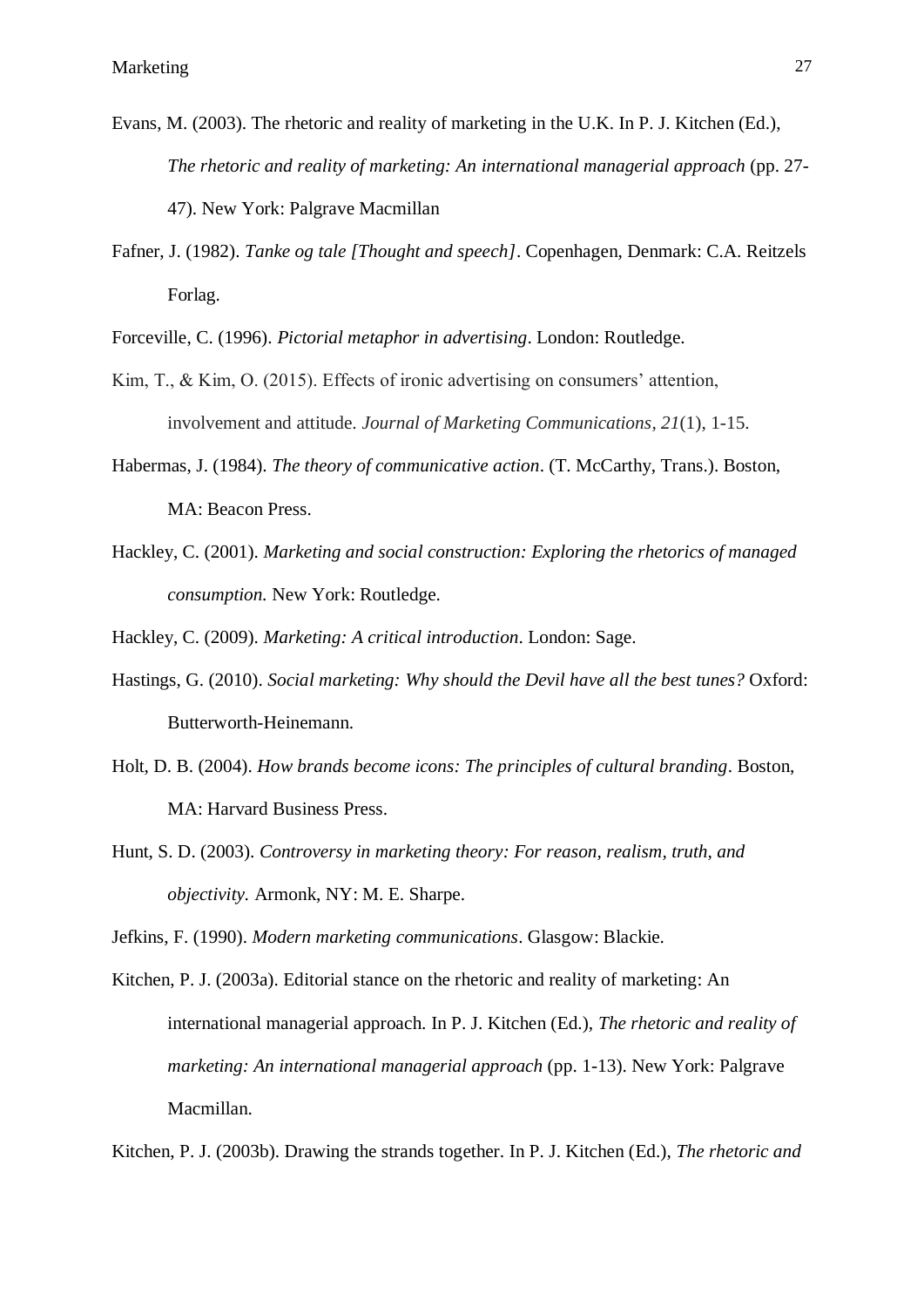*reality of marketing: An international managerial approach (pp. 175-182). New* York: Palgrave Macmillan.

- Kjeldsen, J. E. (2000). What the metaphor could not tell us about the prime minister's bycycle helmet. Rhetorical criticism of visual political rhetoric. *Nordicom Review, 21*(2), 305- 327.
- Kotler, P., & Levy, S. J. (1969). Broadening the concept of marketing. *Journal of Marketing*, *33*(January), 10-15.
- Kotler, P., Roberto, N., & Lee, N. (2002). *Social marketing: Improving the quality of life*. Thousand Oaks, CA: Sage.
- Kotler, P. (n.d.). *Dr. Philip Kotler answers your questions on marketing*. Retrieved 18 August 2016 from http://www.kotlermarketing.com/phil\_questions.shtml.
- Lauzen, M. M. (1991). Imperialism and encroachment in public relations. *Public Relations Review*, *17*(3), 245-255.
- Lindhardt, J. (1993). *Frem mod middelalderen: TV-det levende billede i det åbne rum [Towards the middle ages: Television - moving images in open spaces]*. Copenhagen, Denmark: GEC Gad.
- McCarthy, J. E. (1964). *Basic marketing: A managerial approach.* Homewood, IL: Richard D, Irwin.
- McQuarrie, E. F., & Mick, D. G. (1992). On resonance: A critical pluralistic inquiry into advertising rhetoric. *Journal of Consumer Research*, *19*(2), 180-197.
- McQuarrie, E. F., & Mick, D. G. (1996). Figures of rhetoric in advertising language. *Journal of Consumer Research, 22*, 424-438.
- McQuarrie, E. F., & Mick, D. G. (1999). Visual rhetoric in advertising: Text-interpretive, experimental, and reader-response analyses. *Journal of Consumer Research, 26*(1), 37-54.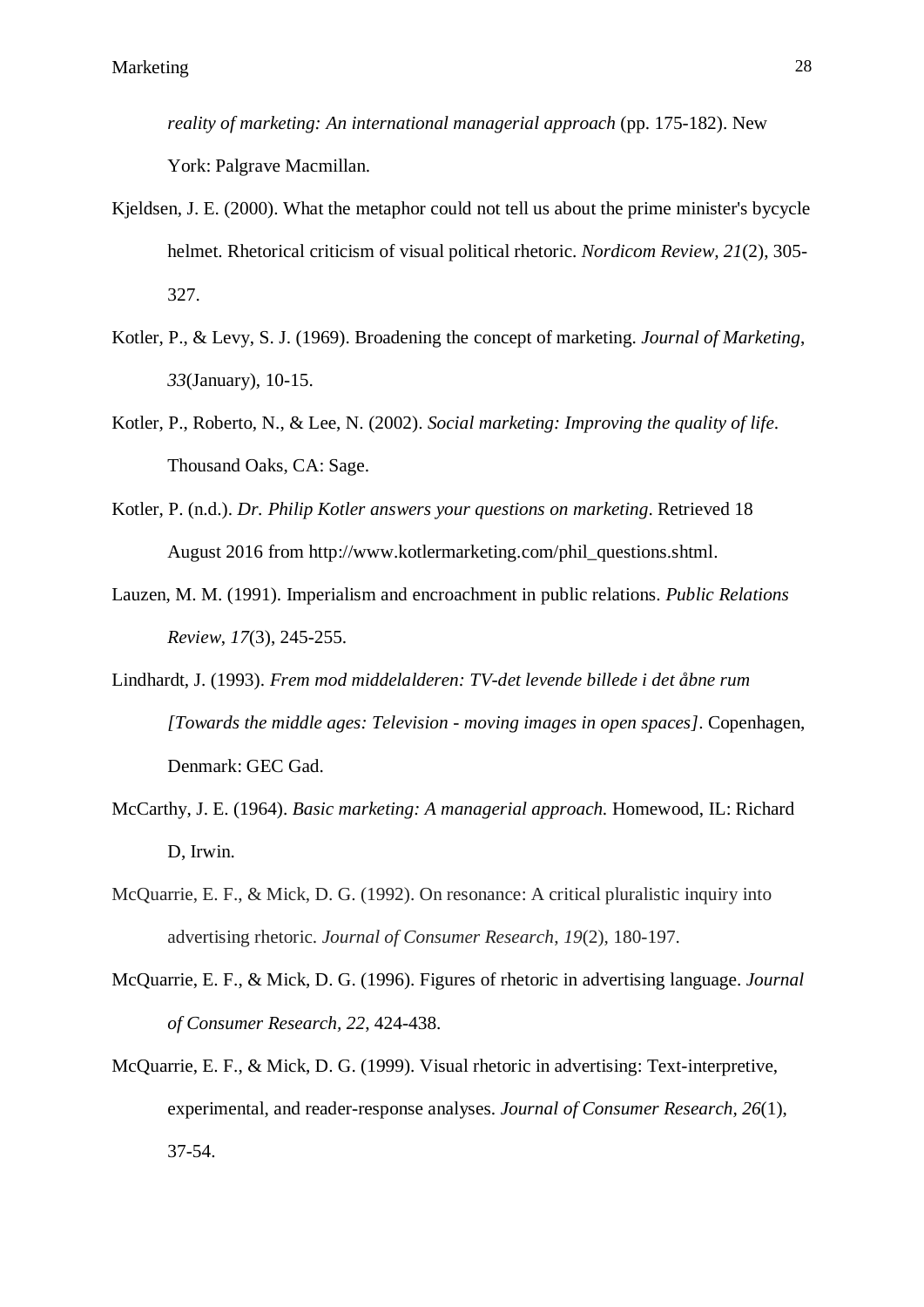- McQuarrie, E. F., & Mick, D. G. (2003). Visual and verbal figures under directed processing versus incidental exposure to advertising. *Journal of Consumer Research, 29,* 579- 587.
- McQuarrie, E. F., & Phillips, B. J. (2008). *Go figure: New directions in advertising rhetoric.* Armonk, NY: M. E. Sharpe.

Miles, C. (2010). *Interactive marketing: Revolution or rhetoric?* New York: Routledge.

- Miles, C. (2014). Rhetoric and the foundation of the Service-Dominant Logic. *Journal of Organizational Change Management*, *27*(5), 744-755.
- Mothersbaugh, D., Huhmann, B., & Franke, G. (2002). Combinatory and separative effects of rhetorical figures on consumers' efforts and focus in ad processing. *Journal of Consumer Research, 28*(4), 589–602.
- Percy, L., & Rosenbaum-Elliott, R. (2016). *Strategic advertising management*. Oxford, U.K.: Oxford University Press.
- Petty, R. E., & Cacioppo, J. T. (1986). *Communication and persuasion, central and peripheral routes to attitude change.* New York: Springer-Verlag.
- Pine, B. J., & Gilmore, J. H. (1998). The experience economy. *Harvard Business Review*, *76*(6), 97-105.
- Philips, B. J., & McQuarrie, E. F. (2002). The development, change, and transformation of rhetorical style in magazine advertisements 1954-1999. *Journal of Consumer Research, 31*(4), 1-13.
- Phillips, B. J., & McQuarrie, E. F. (2004). Beyond visual metaphor: A new typology of visual rhetoric in advertising. *Marketing theory*, *4*(1-2), 113-136.
- Pollack, J. (1997). Anthropomorphic cigs star in ads for Benson & Hedges. *Advertising Age*, *68*(15), 6.
- Rossiter, J. R., & Bellman, S. (2005). *Marketing communications: Theory and applications*.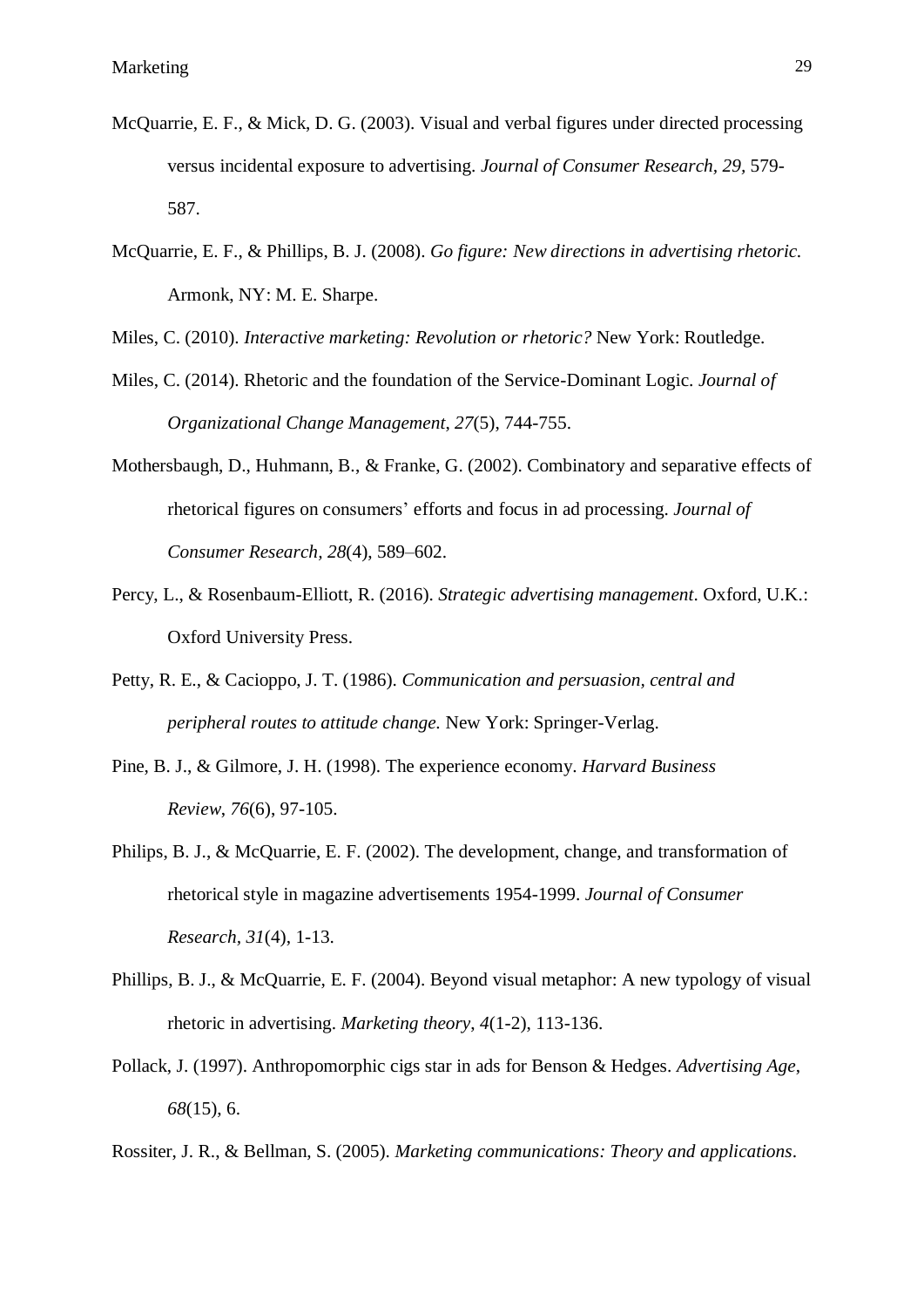Sydney, Australia: Pearson, Prentice Hall.

- Rossiter, J. R., & Percy, L. (2013) How the roles of advertising merely appear to have changed. *International Journal of Advertising, 32*(3), 391-398.
- Rossolatos, G. (2014). *Brand equity planning with structuralist rhetorical semiotics*. Kassel: Kassel University Press.
- Schultz, D. E., Tannenbaum, S. I., & Lauterborn, R. F. (1994). *The new marketing paradigm*. Chicago: NTC Business Books.
- Schultz, D. E., & Kitchen, P. J. (2000). *Communicating globally: An integrated marketing approach.* Basingstoke: Palgrave Macmillan*.*
- Scott, L. M. (1990). Understanding jingles and needledrop: A rhetorical approach to music in advertising. *Journal of Consumer Research*, *17*(2), 223-236.
- Scott, L. M. (1994a). The Bridge from text to mind: Adapting reader-response theory to consumer research. *Journal of Consumer Research, 21*(3), 461-480.
- Scott, L. M. (1994b). Images in advertising: The need for a theory of visual rhetoric. *Journal of Consumer Research*, *21*, 252-273.
- Scott, L. M. (2008). Expanding rhetoric. In E. F. McQuarrie & B. J. Phillips (Eds.), *Go figure: New directions in advertising rhetoric* (pp. 297-314). Armonk, NY: M.E. Sharpe.
- Smith, A. N., Fischer, E., & Yongjian, C. (2012). How does brand-related user-generated content differ across YouTube, Facebook, and Twitter? *Journal of Interactive Marketing*, *26*(2), 102-113.
- Stern, B. B. (1990). Pleasure and persuasion in advertising: Rhetorical Irony as a humor technique. *Current Issues and Research in Advertising, 12*(1-2), 25-42.
- Thording, L. (2002). *Professionalism and marketing: An orientational approach*. Odense, Denmark: Odense University Press.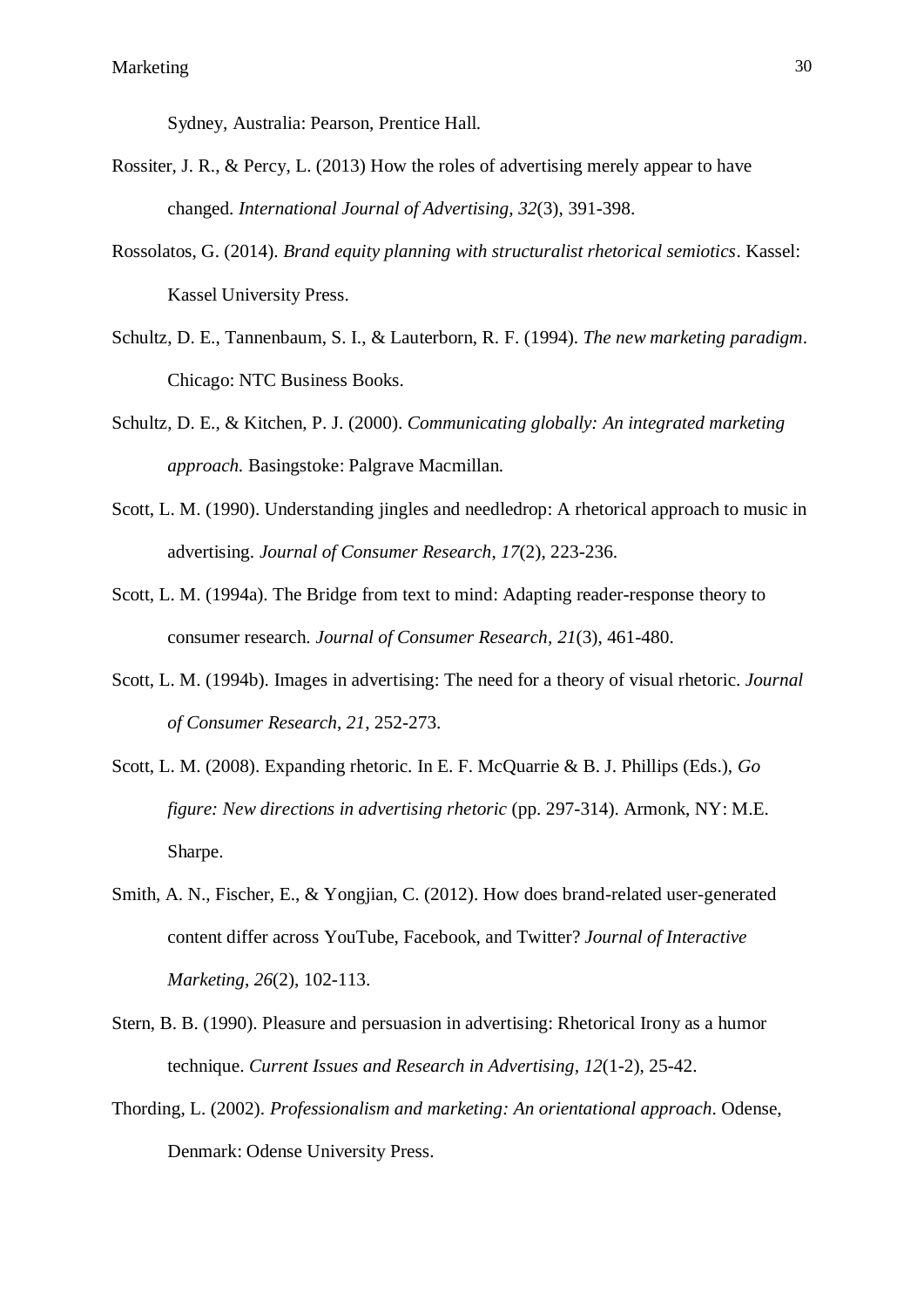- Tom, G., & Eves, A. (1999). The use of rhetorical devices in advertising. *Journal of Advertising Research*, *39*, 39-44.
- Tonks, D. G. (2002). Marketing as cooking: The return of the Sophists. *Journal of Marketing Management, 18*(7-8), 803-822.
- Torp, S. (2009). Integrated communications: From one look to normative consistency. *Corporate Communications: An International Journal, 14*(2), 190-206.
- Torp, S. M. (2013). Hvad er markedskommunikation? [What is marketing communications?] In K. Eiberg, S. Nørholm Just, E. Karsholt & S. M. Torp (Eds.), *Markedskommunikation i praksis [Marketing communications in practice]* (pp. 11- 27). Frederiksberg, Denmark: Samfundslitteratur.
- Torp, S. M. (2014). Authenticity in management metaconversations. In R. L. Heath & A. Gregory (Eds.), *Strategic communication: Discursive and dialogic organizations and the stakeholder view: Social constructions and functionalist perspectives*. London: Sage.
- Torp, S. M. (2015). The strategic turn in communication science. On the history and role of strategy in communication science from ancient Greece until the present day. In. D. Holtzhausen & A. Zerfass (Eds.), *The Routledge handbook of strategic communication* (pp. 34-52). New York: Routledge.
- Toulmin, S. E. (1958). *The uses of argument.* London: Cambridge University Press.
- Umiker-Sebeok, J. (Ed.). (1987). *Marketing and semiotics: New directions in the study of signs for sale* (Vol. 77). Berlin: Walter de Gruyter.
- Vargo, S. L., & Lusch, R. F. (2004). Evolving to a new dominant logic for marketing. *Journal of marketing*, *68*(1), 1-17.
- Votta, R. (2015). The definitive guide to YouTube stars with book deals. *The Daily Dot,*  April 13th (downloaded 18th of August).